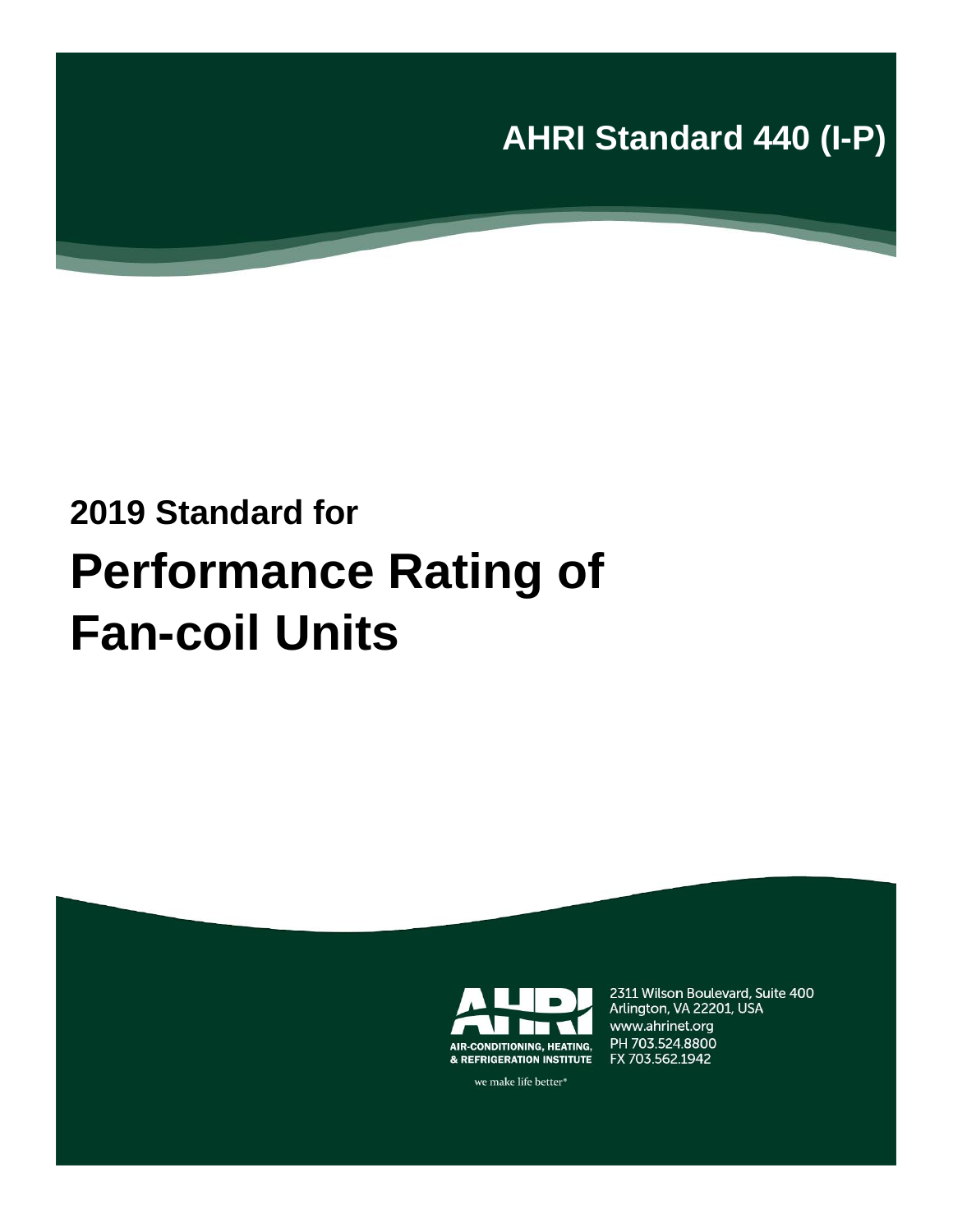### **IMPORTANT**

# *SAFETY DISCLAIMER*

AHRI does not set safety standards and does not certify or guarantee the safety of any products, components or systems designed, tested, rated, installed or operated in accordance with this standard/guideline. It is strongly recommended that products be designed, constructed, assembled, installed and operated in accordance with nationally recognized safety standards and code requirements appropriate for products covered by this standard/guideline.

AHRI uses its best efforts to develop standards/guidelines employing state-of-the-art and accepted industry practices. AHRI does not certify or guarantee that any tests conducted under its standards/guidelines will be non-hazardous or free from risk.

Note:

This standard supersedes ANSI/AHRI Standard 440-2008 with Addendum 1 and shall be effective January 1, 2020.

For SI ratings, see AHRI Standard 441 (SI)-2019.

#### **AHRI CERTIFICATION PROGRAM PROVISIONS**

#### **Scope of the Certification Program**

The current scope of the Room Fan-coil (RFC) Certification Program can be found on AHRI website www.ahrinet.org. The scope of the Certification Program should not be confused with the scope of the standard, as the standard also includes ratings for products that are not covered by a certification program.

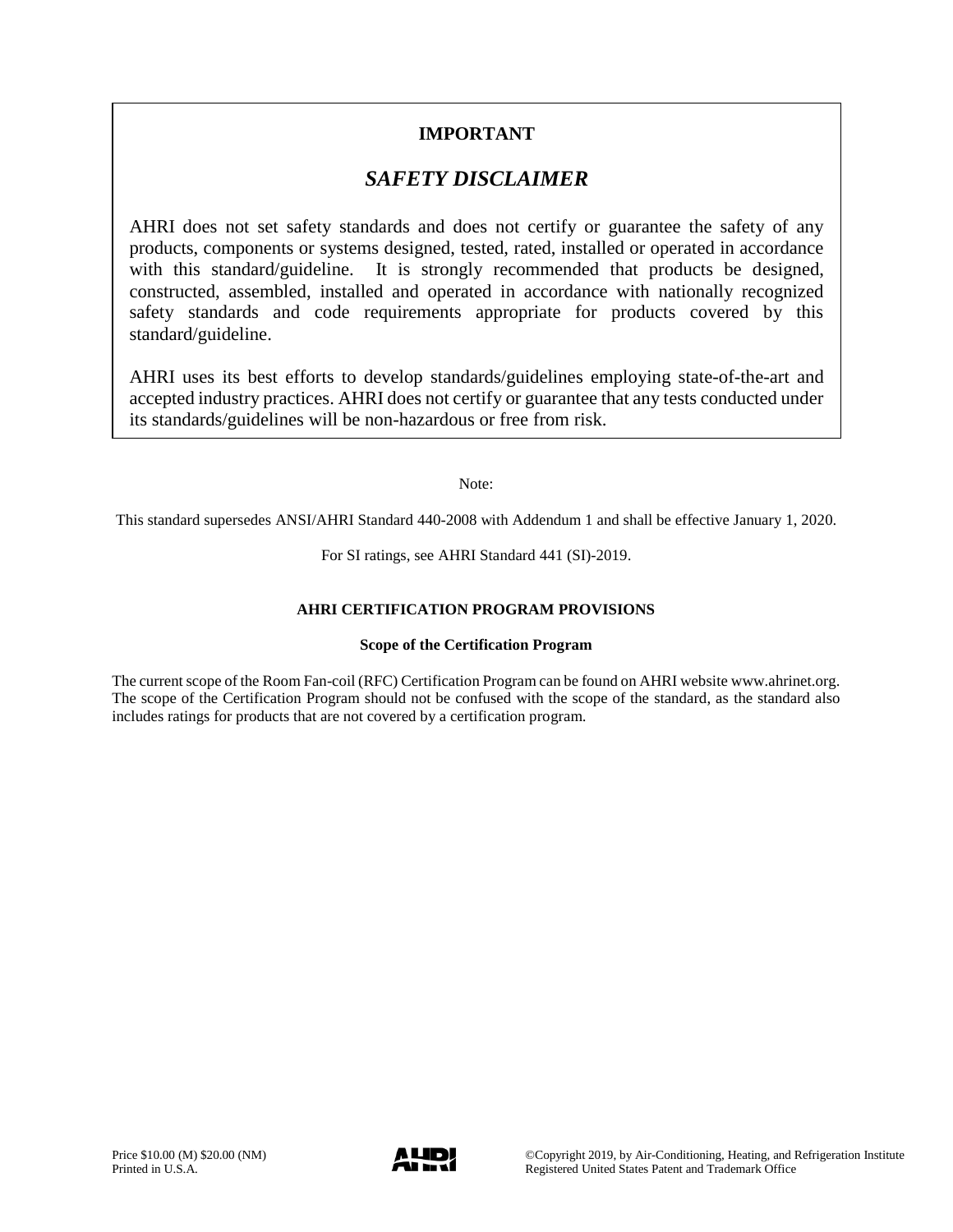### **TABLE OF CONTENTS**

| <b>SECTION</b> | <b>PAGE</b> |
|----------------|-------------|
| Section 1.     |             |
| Section 2.     |             |
| Section 3.     |             |
| Section 4.     |             |
| Section 5.     |             |
| Section 6.     |             |
| Section 7.     |             |
| Section 8.     |             |
| Section 9.     |             |

### **TABLES**

| Table 1. |  |
|----------|--|
| Table 2. |  |

# **APPENDICES**

|             | Appendix C. Calculating Airflow and Power Input Based on                                                                           |  |
|-------------|------------------------------------------------------------------------------------------------------------------------------------|--|
| Appendix D. | Example Method of Adjusting Capacity for Non-Uniform Airflow<br>in a Fan-coil Unit using AHRI Standard 410 Outputs- Informative 20 |  |

### **TABLES FOR APPENDICES**

| Table C1. |  |  |
|-----------|--|--|
|-----------|--|--|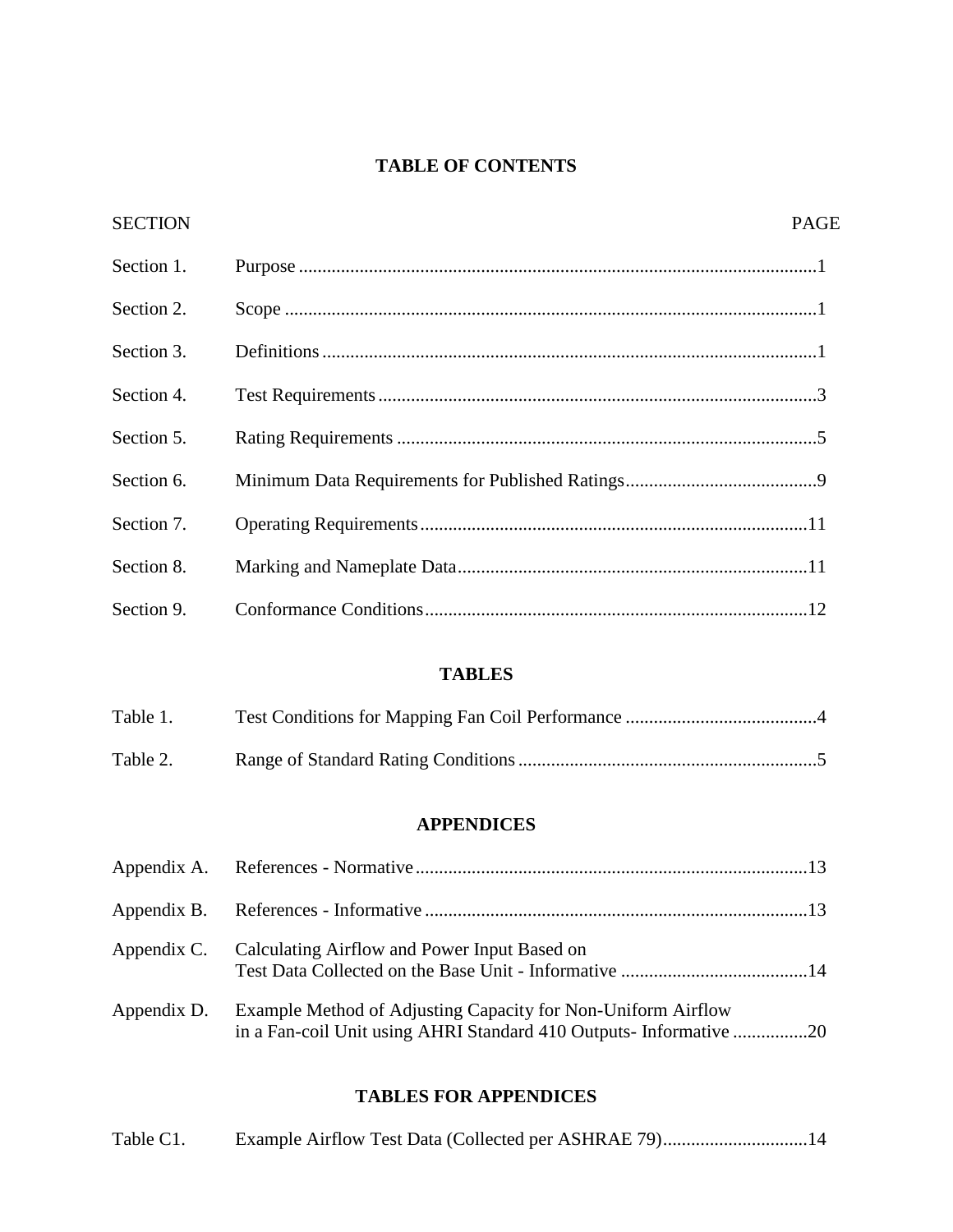# **TABLE OF CONTENTS (CONTINUED)**

| Table C2. |  |
|-----------|--|
| Table C3. |  |
| Table C4. |  |
| Table D1. |  |
| Table D2. |  |
| Table D3. |  |
| Table D4. |  |
| Table D5. |  |
| Table D6. |  |

### **FIGURES FOR APPENDICES**

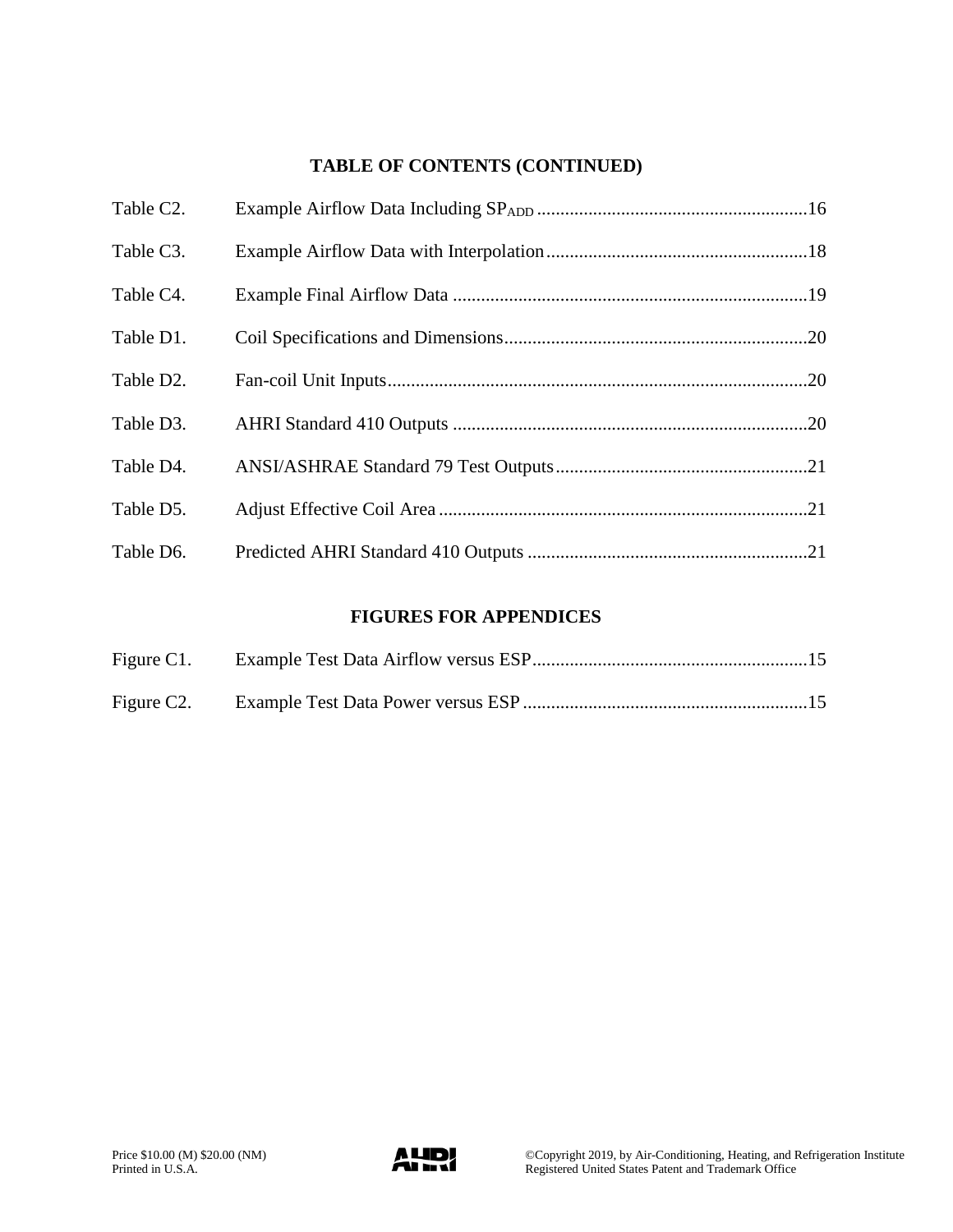# **PERFORMANCE RATING OF FAN-COIL UNITS**

#### **Section 1. Purpose**

**1.1** *Purpose*. The purpose of this standard is to provide for Fan-coil Units: definitions; test requirements; rating requirements; minimum data requirements for Published Ratings; operating requirements; marking and nameplate data; and conformance conditions.

**1.1.1** *Intent.* This standard is intended for the guidance of the industry, including manufacturers, engineers, installers, contractors and users.

**1.1.2** *Review and Amendment*. This standard is subject to review and amendment as technology advances.

#### **Section 2. Scope**

**2.1** *Scope*. This standard applies to Fan-coil Units as defined in Section 3.16.

- **2.2** *Exclusions*.
	- **2.2.1** This standard does not apply to Central-station Air-handling Units as defined in AHRI Standard 430.
	- **2.2.2** This standard does not apply to unit ventilator units as defined in AHRI Standard 840.
	- **2.2.3** This standard does not apply to Fan-coil Units employing:
		- **2.2.3.1** Volatile Refrigerant Coils.
		- **2.2.3.2** Only Steam Coils.
	- **2.2.4** This standard does not apply to Fan-powered Chilled Water Terminals.

#### **Section 3. Definitions**

All terms in this document will follow the standard industry definitions in the *ASHRAE Terminology* website [\(https://www.ashrae.org/resources--publications/free-resources/ashrae-terminology\)](https://www.ashrae.org/resources--publications/free-resources/ashrae-terminology) and ANSI/ASHRAE Standard 79 unless otherwise defined in this Section.

- **3.1** *Air Temperature, Coil Entering (EATC).* The temperature of the air immediately prior to entering the Coil.
- **3.2** *Air Temperature, Coil Leaving (LATC).* The temperature of the air as it exits the Fan-coil Unit.
- **3.3** *Air Temperature, Unit Entering (EATU).* The temperature of the air immediately prior to entering the Fan-coil Unit.
- **3.4** *Air Temperature, Unit Leaving (LATU).* The temperature of the air immediately as it exits the Fan-coil Unit.
- **3.5** *Airflow, Actual Entering (ACFME).* The volumetric flowrate of air entering Fan-coil Unit.
- **3.6** *Airflow, Actual Leaving (ACFML).* The volumetric flowrate of air leaving the Fan-coil Unit.

**3.7** *Airflow, Standard (SCFM).* The volumetric flowrate of air moving through the Coil after being corrected from ACFM<sup>E</sup> or ACFML.

**3.8** *Appurtenances.* Components in the Fan-coil Unit, other than Coils, located in the air path that have an effect on static pressure drop or create system effect. These include, but are not limited to, filters, Grilles, and diffusers.

**3.9** *Base Unit.* A given configuration of a unit model, size, motor type and Fan type with the least resistance to airflow created by Coils and Appurtenances*.*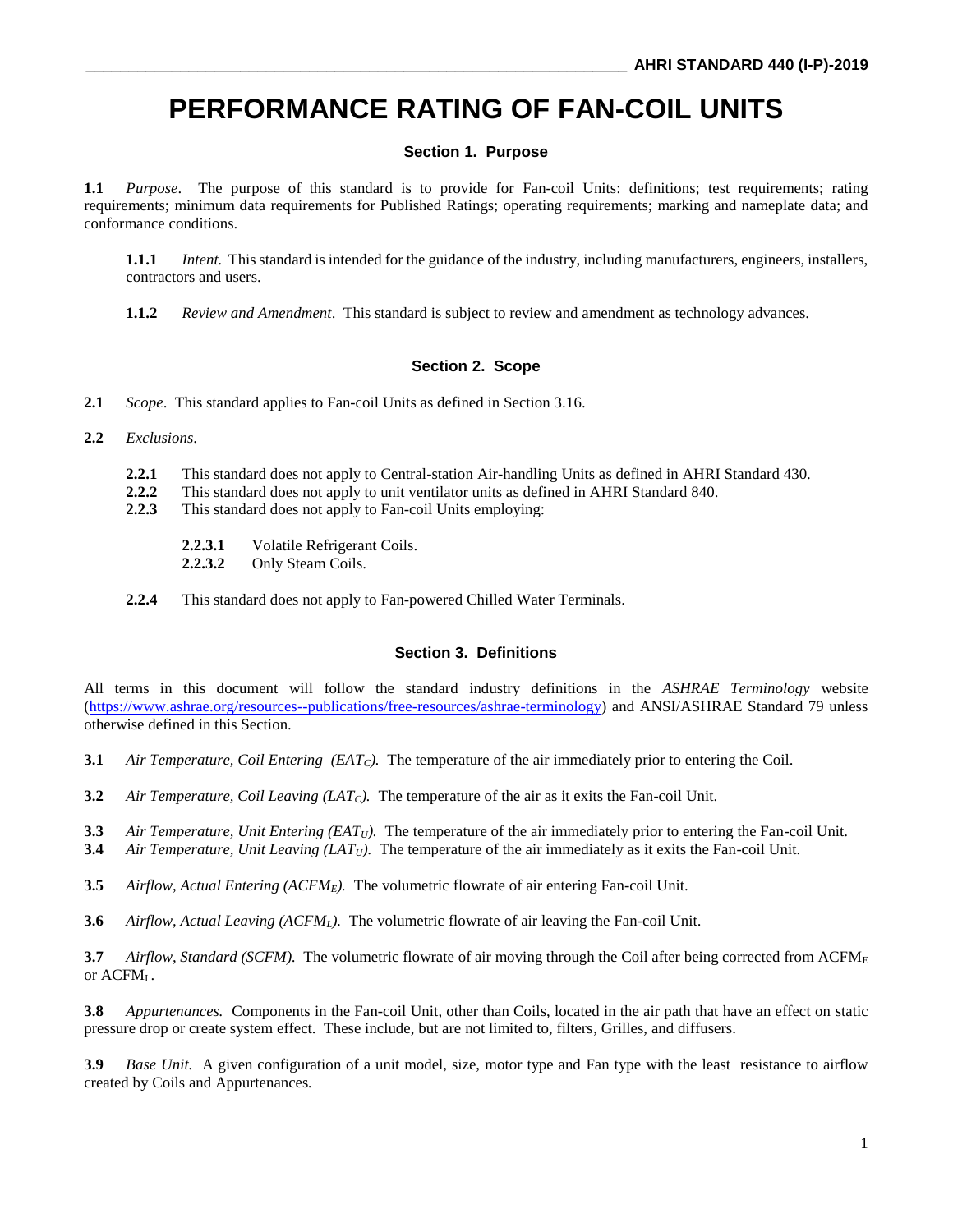**3.10** *Blow-through*. A unit configuration where the fan(s) is (are) located in the airstream before the Coil such that Fan Heat must be added to the Unit Entering Air Temperature to determine the Coil Entering Air Temperature.

**3.11** *Capacity*.

**3.11.1** *Capacity, Unit Total (QUT)*. The capacity associated with the change in air enthalpy across the Fan-coil Unit which includes both the latent and sensible Capacities expressed in Btu/h.

**3.11.1.1** *Capacity, Unit Latent (* $O_{UL}$ *).* The capacity associated with a change in humidity ratio across the Fancoil Unit expressed in Btu/h.

**3.11.1.2** *Capacity, Unit Sensible (* $Q_{US}$ *).* The capacity associated with a change in dry-bulb temperature across the Fan-coil Unit expressed in Btu/h.

**3.11.2** *Capacity, Coil Total (QCT)*. The capacity associated with the change in air enthalpy across the Coil only, calculated using the method in AHRI Standard 410, which includes both the Latent and Sensible Capacities expressed in Btu/h.

**3.11.2.1** *Capacity, Coil Latent (QCL)* . The capacity associated with a change in humidity ratio across the Coil only expressed in Btu/h.

**3.11.2.2** *Capacity, Coil Sensible (QCS)*. The capacity associated with a change in dry-bulb temperature across the Fan-Coil Unit expressed in Btu/h.

**3.12** *Coil.* A heat exchanger, with or without extended surfaces, through which a single-phase fluid flows for the purpose of heat transfer in the Fan-coil Unit. A Coil may be a Cooling Coil, Heating Coil or serve both functions.

**3.12.1** *Cooling Coil.* A Coil that is used for reducing the temperature and/or the humidity of the circulating air. **3.12.2** *Heating Coil*. A Coil that is used for increasing temperature of the circulating air.

**3.13** *Draw-through*. A unit configuration where the fan(s) is located in the airstream after the Coil such that Fan Heat shall be added to the Coil Leaving Air Temperature to determine the Unit Leaving Air Temperature.

**3.14** *Ducted Unit.* A Fan-coil Unit that has provisions for an air passage (duct) to supply Airflow to or from a space. The duct could be on the supply, return, or both.

**3.15** *Fan*. A device for moving air which utilizes a motor-driven impeller.

**3.16** *Fan-coil Unit.* A factory-made assembly that provides Forced-air Circulation, cooling or cooling and heating, and filtering of air, with a maximum design External Static Pressure (ESP) less than or equal to 1.0 in  $H_2O$ , that does not include the source of cooling or heating, with the exception of optional electric heat.

**3.17** *Fan-powered Chilled Water Terminal (FPCWT).* Devices which include a hydronic Cooling Coil and an airflow regulating primary air valve and in which the primary air valve is in series with the Fan and all air flows through the Fan. The primary air shall bypass the Cooling Coil. The Cooling Coil shall be designed and rated for sensible operation only. The unit may have supplemental heat. The unit shall be designed to be ceiling or floor-plenum mounted and designed for ducted primary air and discharge air.

**3.18** *Fan-coil Unit Motors***.**

- **3.18.1** *EC Motor (ECM)*. An electronically commutated permanent magnet motor.
- **3.18.2** *PSC Motor*. Single phase AC motor with offset start winding with capacitor.

**3.18.3** *Shaded Pole Motor*. Single phase AC motor with offset start winding and no capacitor.

**3.19** *Fan Heat (Pe).* The enthalpy added to the airstream by the Fan and motor. For this standard, the entire electrical power input to the motor is considered to be the Fan Heat.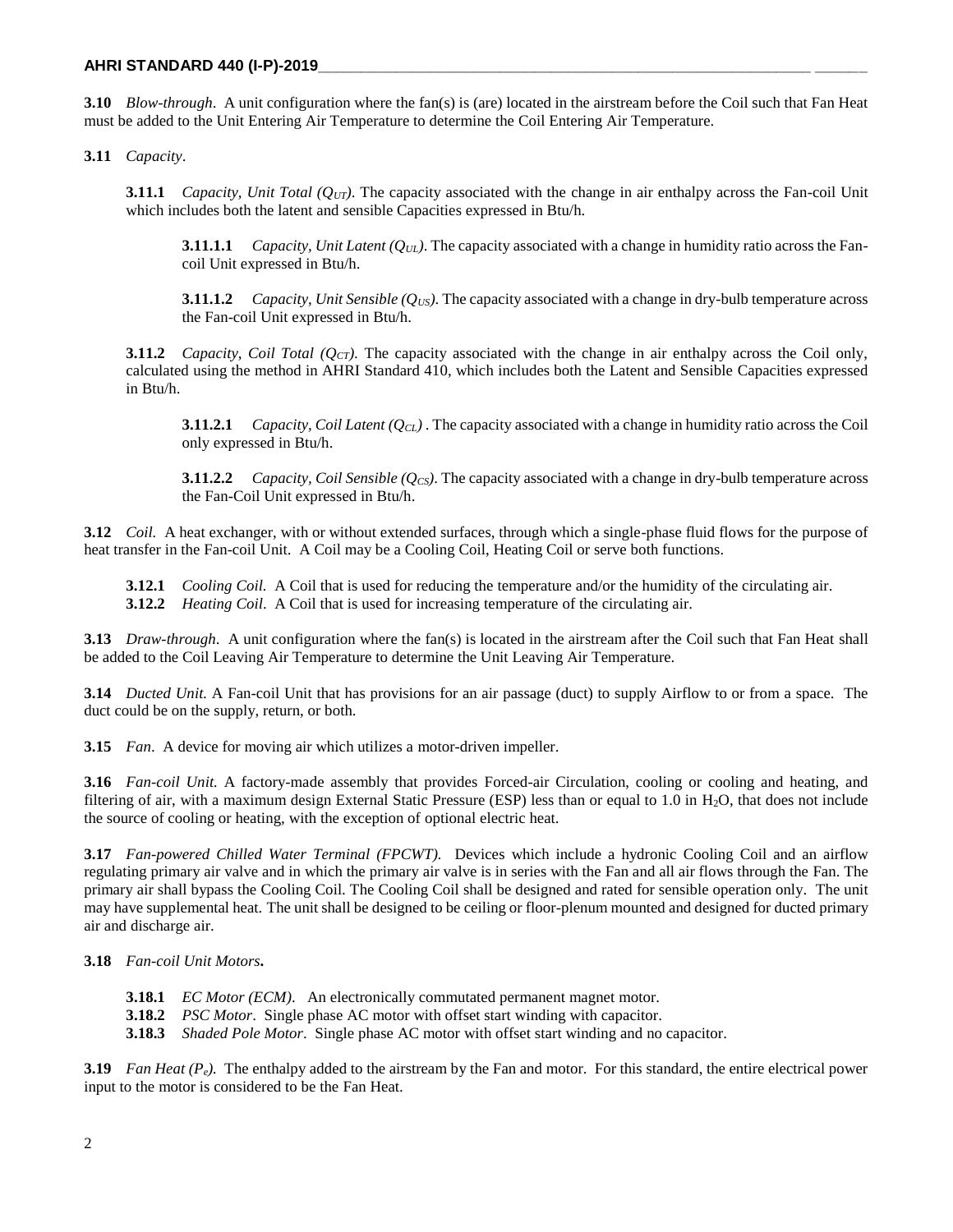**3.20** *Fan Setting.* The selected control point for the Fan.

**3.21** *Forced-air Circulation*. Air circulation caused by a difference in pressure produced by a Fan.

**3.22** *Free Delivery Units.* Fan-coil Units intended to be installed in the conditioned space and have no duct attached to distribute conditioned air. The units operate at an External Static Pressure of 0 in  $H_2O$  and may be furnished with both integral filters and Grilles on the unit. Free Delivery Units is equal to Non-ducted.

**3.23** *Grille*. Lattice or grating covering the delivery or intake opening of an air passage.

**3.24** *Published Rating*. A statement of the assigned values of those performance characteristics, under stated Rating Conditions, by which a unit may be chosen to fit its application. These values apply to all units of like nominal size and type (identification) produced by the same manufacturer. The term Published Rating includes the rating of all performance characteristics shown on the unit or published in specifications, advertising or other literature controlled by the manufacturer, at stated Rating Conditions.

**3.24.1** *Application Rating*. A rating based on tests performed at conditions outside the range of Standard Rating Conditions.

**3.24.2** *Standard Rating*. Ratings within the range of Standard Rating Conditions and which are accurate representations of test data.

**3.25** *Rating Conditions.* Any set of operating conditions under which a single level of performance results and which causes only that level of performance to occur.

**3.25.1** *Standard Rating Conditions*. Rating Conditions used as the basis of comparison for performance characteristics.

**3.26** *"Shall" or "Should,"* "Shall" or "Should" shall be interpreted as follows:

**3.26.1** *Shall*. Where "shall" or "shall not" is used for a provision specified, that provision is mandatory if compliance with the standard is claimed.

**3.26.2** *Should*. "Should" is used to indicate provisions which are not mandatory but which are desirable as good practice.

**3.27** *Standard Air.* Air weighing 0.075 lb/ft<sup>3</sup> which approximates dry air at 70 °F and at a barometric pressure of 29.92 in Hg.

**3.28** *Static Pressure, Additional (SP<sub>ADD</sub>)*. The static pressure increase required to move air through the Fan-coil Unit at a given Airflow when the unit is configured with Coil(s) and/or Appurtenances that create a larger pressure drop than the Base Unit.

**3.29** *Static Pressure, External (ESP).* The static pressure required to overcome duct resistance. This value is supplied by the user. For Free Delivery Units, this value is zero.

**3.30** *Steam Coil*. A Heating Coil using steam as the tubeside fluid.

**3.31** *Volatile Refrigerant Coil*. A Coil in which the cooling fluid evaporates during its passage through the Coil.

#### **Section 4. Test Requirements**

**4.1** *Test Requirements*. All published ratings shall be verified by tests conducted in accordance with the provisions set forth in ANSI/ASHRAE Standard 79, except as modified below.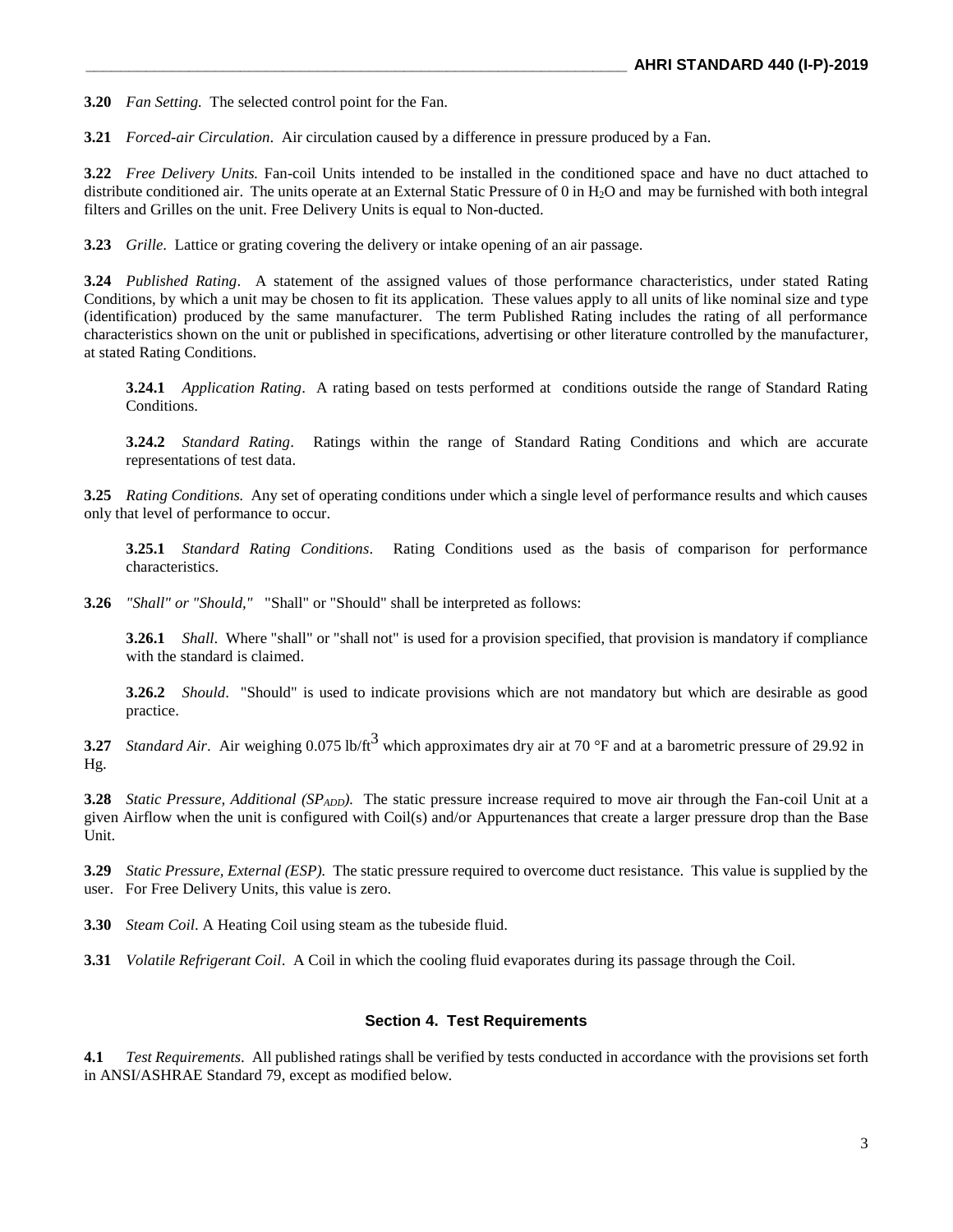**4.1.1** *Outside Air Dampers*. All testing described in this section shall be conducted with all outside air dampers closed.

**4.1.2** *Electrical Conditions*. Standard rating tests shall be performed at the nameplate rated voltage(s) and frequency. For units with dual nameplate voltage ratings, standard rating tests shall be performed at both voltages, or at the lower of the two voltages if only a single rating is to be Published.

**4.2** *Hydronic and Steam Coils.* For each fin type, the appropriate Coils shall be tested per the requirements of AHRI Standard 410 to allow rating of the coil thermal performance over the range of airflows, entering air temperatures, fluid types, fluid flows, and fluid entering temperatures that are offered by the manufacturer.

**4.3** *Airflow and Power Consumption.* Each Base Unit shall be tested over the range of ESP described below. Airflow testing shall be per ANSI/ASHRAE Standard 79. The Fan-coil Unit(s) Airflow shall be tested without water flow. If different motor types are available, then each motor type shall be tested. If different voltages are offered, then each voltage shall also be tested, unless it can be shown that the airflow and power consumption does not differ by more than 3% between the voltages. At least four (4) points will be measured for each Fan Setting. The manufacturer shall collect enough data to predict the airflow and power consumption for anyFan Settings and any configuration of the unit,.

**4.3.1** *PSC or Shaded Pole Motors with Discrete Taps*. Each unit shall be tested at each discrete tap from 0.0 in H2O ESP up to the highest ESP plus SPADD at which the Fan-coil Unit will be rated.

**4.3.2** *EC Motors speed (RPM) or Torque Controlled.* Each unit shall be tested at its maximum, minimum and an intermediate speed or torque. The difference between the intermediate speed tested and the mean of the maximum and minimum speeds shall be less than 15%. Each speed shall be tested from 0.0 in  $H_2O$  ESP up to the highest ESP plus SPADD at which the user will be allowed to rate the Fan-coil Unit.

**4.3.3** *EC Motors Airflow Controlled.* Each unit shall be tested at its maximum, minimum and an intermediate airflow. The difference between the intermediate airflow tested and the mean of the maximum and minimum speeds shall be less than 15%. Each airflow shall be tested from 0.0 in  $H_2O$  ESP up to the highest ESP plus  $SP_{ADD}$  at which the user will be allowed to rate the Fan-coil Unit.

**4.4** *Capacity.* Fan-coil Units shall be tested for Capacity per the method defined in ANSI/ASHRAE Standard 79 to determine their measured Capacity compared to predicted Capacity calculated from the coil program with fan heat correction. At a minimum at least one unit of each size from given Fan-coil Unit line will be tested. The Base Unit shall be tested at each condition of Table 1:

| Table 1. Test Conditions for Mapping Fan-coil Units Cooling<br>Performance |                                         |                                         |                                             |                                                   |
|----------------------------------------------------------------------------|-----------------------------------------|-----------------------------------------|---------------------------------------------|---------------------------------------------------|
| Fan<br>Settings                                                            | Entering Dry-bulb<br>Temperature,<br>°F | Entering Wet-bulb<br>Temperature,<br>°F | <b>Entering Water</b><br>Temperature,<br>°F | Leaving Water<br>Temperature <sup>1</sup> ,<br>°F |
| High                                                                       | 80                                      | 67                                      | 45                                          | 55 or 60                                          |
| High                                                                       | 75                                      | 63                                      | 45                                          | 55 or 60                                          |
| High                                                                       | 72                                      | 58                                      | 48                                          | 58 or 63                                          |
| Median <sup>2</sup>                                                        | 80                                      | 67                                      | 45                                          | 55 or 60                                          |
| Median <sup>2</sup>                                                        | 75                                      | 63                                      | 45                                          | 55 or 60                                          |
| Median <sup>2</sup>                                                        | 72                                      | 58                                      | 48                                          | 58 or 63                                          |
| Notes:                                                                     |                                         |                                         |                                             |                                                   |

1. Approximate leaving water temperature. Manufacturer shall use 10 or 15 °F delta T.

2. Medium is defined in Section 4.3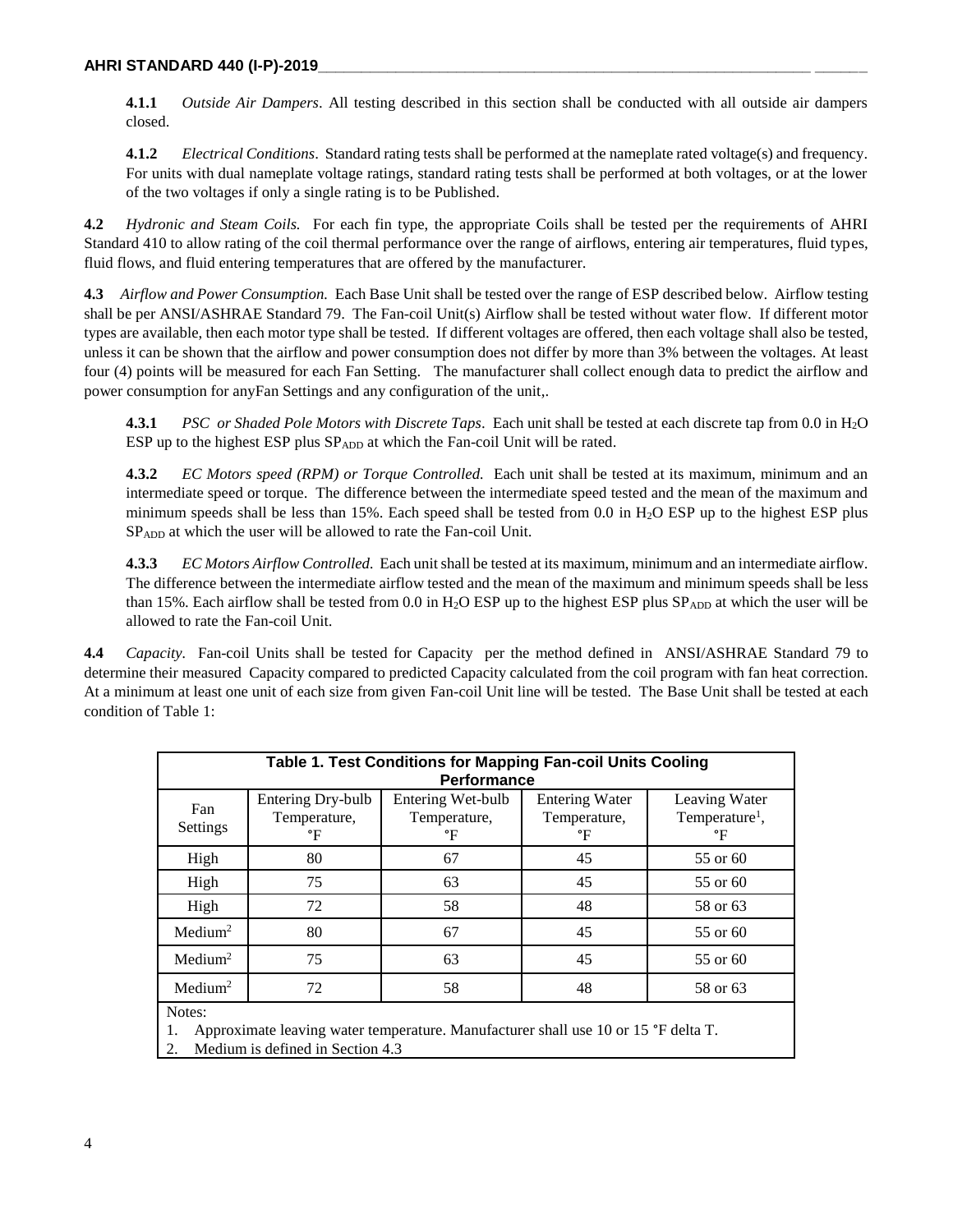**4.4.1** The actual tested Capacity of the Fan-coil Unit shall be within 5% or less than the predicted capacity (from Section 5) for any of the output performance points. If any predicted capacity falls outside of this tolerance, in order to comply with the standard, additional Coil(s) with a higher air pressure drop for the same model size Fan-coil Unit shall be tested at the same conditions to provide additional data needed to make corrections to the Fan-coil Unit performance prediction. (See Appendix C for a discussion of methods for correcting performance prediction.) A sufficient number of tests shall be conducted to ensure that predicted performance is within the tolerance described in Section 5.9.

#### **Section 5. Rating Requirements**

**5.1** *Published Ratings*. Published Ratings of Fan-coil Units shall include the information specified in Section 6.2

| Table 2. Range of Standard Rating Conditions <sup>1</sup>                                                                    |          |         |                             |     |
|------------------------------------------------------------------------------------------------------------------------------|----------|---------|-----------------------------|-----|
|                                                                                                                              |          | Cooling | Heating                     |     |
| Item                                                                                                                         | Min      | Max     | Min                         | Max |
| External Static Pressure, in $H_2O$                                                                                          | $\Omega$ |         | $\Omega$                    | 1   |
| Mean Standard Air Coil Face Velocity, sfpm <sup>2</sup>                                                                      | 100      | 600     | 100                         | 800 |
| Entering Air Dry-bulb Temperature, <sup>o</sup> F                                                                            | 65       | 85      | 50                          | 75  |
| Relative Humidity, %                                                                                                         | 20       | 60      | --                          | --  |
| Entering Fluid Temperature., °F                                                                                              |          | 65      | 100                         | 180 |
| Tube-Side Fluid Velocity, fps                                                                                                |          | 8       | 0.5                         | 8   |
| Fluid Delta Temperature, <i>"F</i>                                                                                           |          | 18      | 8                           | 40  |
| Fluid Turbulance at Mean Temperature, Re                                                                                     |          |         | 700                         |     |
| Glycol Concentration by Mass, %                                                                                              |          | 40      | $\Omega$                    | 40  |
| Steam Pressure at Coil Inlet, psig.                                                                                          |          |         | $\mathcal{D}_{\mathcal{L}}$ | 15  |
| Maximum Superheat in Steam at Coil Inlet, <sup>o</sup> F                                                                     |          |         | $\Omega$                    | 20  |
| Notes:<br>Each applicable requirement must be met for the rated performance to be within the<br>1.<br>scope of the standard. |          |         |                             |     |

- 2. Standard Feet per Minute, sfpm
- **5.2** *Standard Ratings*. Standard Ratings shall be established for all conditions within Table 2.

#### **5.2.1** *Values of Standard Ratings.*

- **5.2.1.1** Capacity shall be expressed in terms of Btu/h (in multiples of 100 Btu/h).
- **5.2.1.2** Airflow rate shall be expressed in terms of cfm (in multiples of 10 cfm).
- **5.2.1.3** Power input shall be expressed in W (in multiples of 1 W).
- **5.2.1.4** Water pressure drop shall be expressed in ft  $H_2O$  (in multiples of 0.1 ft  $H_2O$ ).

#### **5.3** *Calculations for Ratings*.

**5.3.1** *Required Inputs*. The following are the inputs that shall be provided by the user or manufacturer in order to rate the performance of a Fan-coil Unit.

**5.3.1.1** *User Inputs.*

| 5.3.1.1.1                                | Fan Setting, Standard Airflow or Actual Entering Airflow, cfm.                      |  |  |
|------------------------------------------|-------------------------------------------------------------------------------------|--|--|
| 5.3.1.1.2                                | Altitude, ft or barometric pressure, psia. This is not required if the user entered |  |  |
| Standard Airflow from Section 5.3.1.1.1. |                                                                                     |  |  |
| 5.3.1.1.3                                | Power voltage, frequency and phase if offered as options by the manufacturer.       |  |  |
| 5.3.1.1.4                                | External Static Pressure, in $H_2O$ , unless the unit is Free-delivery.             |  |  |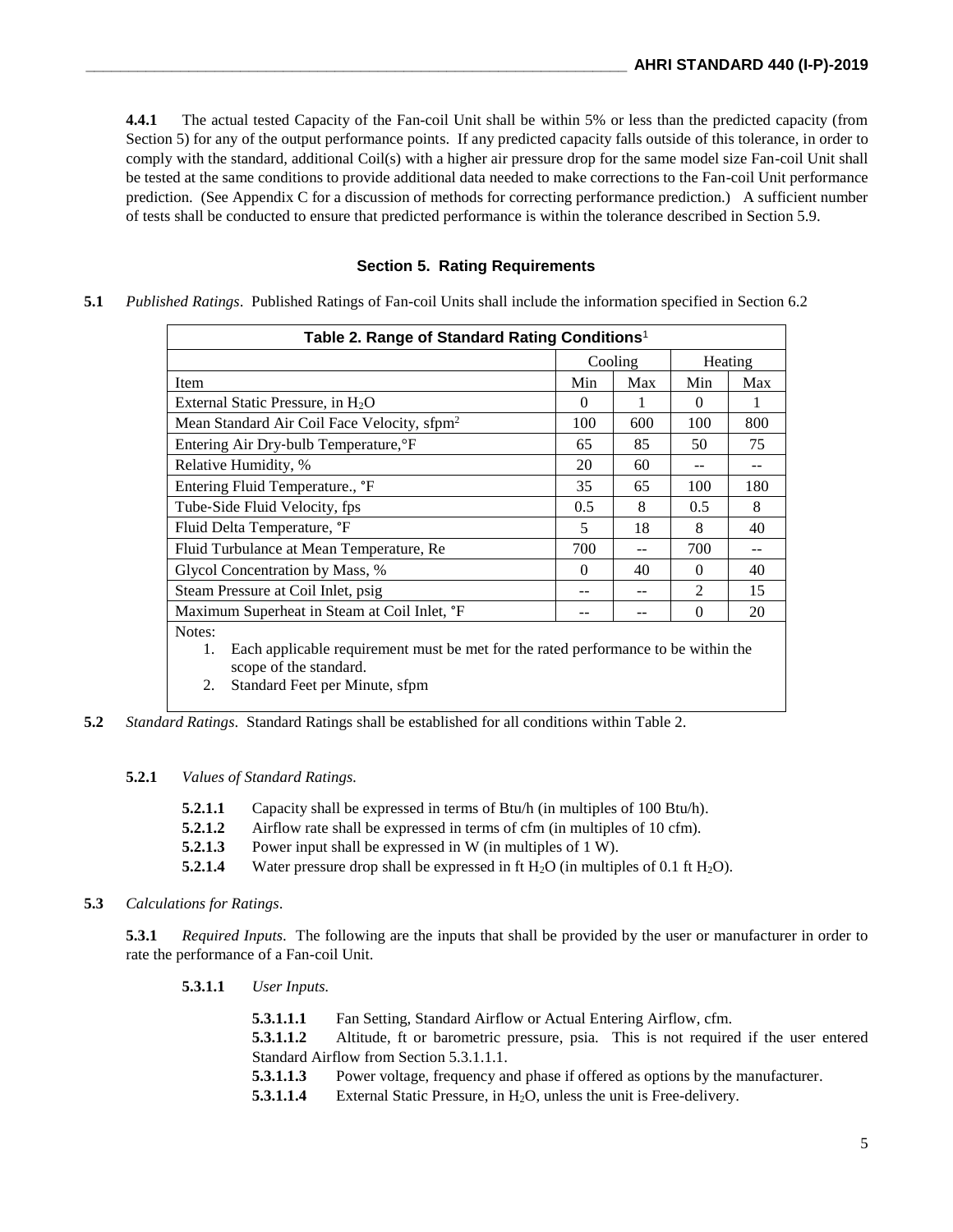| 5.3.1.1.5 | Entering Water Temperature, °F.                                                                 |
|-----------|-------------------------------------------------------------------------------------------------|
| 5.3.1.1.6 | Water flow through the Fan-coil Unit, gpm or desired leaving water temperature, <sup>o</sup> F. |
| 5.3.1.1.7 | Unit Entering Air Temperature, °F.                                                              |
| 5.3.1.1.8 | Steam pressure, psig.                                                                           |
|           |                                                                                                 |

**5.3.1.2** *User or Manufacturer Inputs*. These values may be supplied by either the user or the manufacturer.

**5.3.1.2.1** Information about the Coil required by AHRI Standard 410 to calculate the Coil performance.

**5.3.1.2.2** Appurtenances that will affect the Additional Static Pressure.

**5.4** *General Procedure for Rating Fan-coil Units*. The steps shown below, when followed in order, shall be used to calculate the performance of the Fan-coil Unit.

**5.4.1** Calculate the Standard Airflow based on the Fan Setting, the selected Coil and Appurtenances. This is not required if Standard Airflow was entered by the user. See Section 5.6 for the procedure to calculate Standard Airflow.

**5.4.2** Calculate the Coil Entering Air Temperature. If the Fan-coil Unit is Blow-through, the Fan Heat will increase the Unit Entering Air Temperature as shown in Sections 5.7.1 and 5.7.2. If the Fan-coil Unit is Draw-through, the Coil Entering Air Temperature is equal to the Unit Entering Air Temperature.

**5.4.3** Calculate the coil performance per AHRI Standard 410. Apply corrections, if necessary for uneven airflow as determined by testing from Section 4 of this standard. This will provide the values for  $Q_{CT}$ ,  $Q_{CL}$  and  $Q_{CS}$  when calculating unit capacity in section 5.8 of this standard.

**5.4.4** Calculate the Unit Leaving Air Temperature. If the unit is Blow-through, the Fan-coil Unit Leaving Air Temperature is equal to the Coil Leaving Air Temperature. If the Fan-coil Unit is Draw-through, the Fan Heat will increase the Unit Leaving Air Temperature as shown in Sections 5.7.3 and 5.7.4.

**5.4.5** Calculate the Actual Leaving Airflow as shown in Section 5.6.1.2.

**5.4.6** Calculate the total Capacity and sensible Capacity as shown in Section 5.8.

**5.5** *Psychrometric Calculations*. All psychrometric calculations shall be performed using the equations in ASHRAE Fundamentals, Chapter 1 – Psychrometrics.

**5.6** *Airflow Calculations*.

**5.6.1** *Conversion between ACFM and SCFM.*

**5.6.1.1** *Changing from ACFM to SCFM.*

$$
\text{SCFM} = \frac{\text{ACFM}}{\text{(v·K)}\text{1}}
$$

Where:

ACFM = either Actual Entering Airflow or Actual Leaving Airflow, cfm  $K_1$  = the density of standard air, 0.075 lb/ft<sup>3</sup> SCFM = Standard Airflow, cfm  $v =$  specific volume of the air at the specified psychrometric conditions,  $ft^3/lb$  1

**5.6.1.2** *Changing from SCFM to ACFM.*

 $ACFM = SCFM · v · K<sub>1</sub>$  2

Where:

ACFM = either Actual Entering Airflow or Actual Leaving Airflow, cfm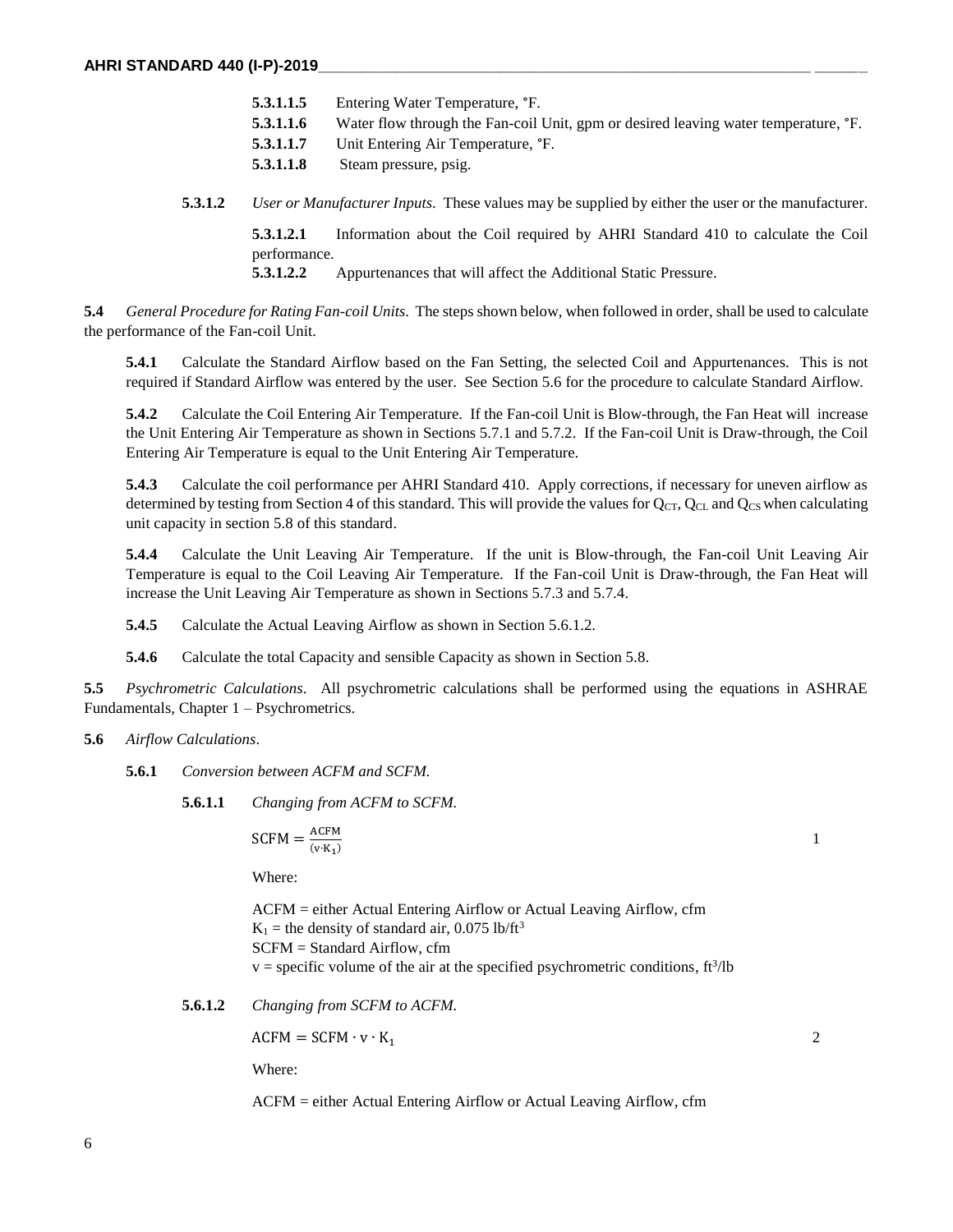$K_1$  = the density of standard air, 0.075 lb/ ft<sup>3</sup> SCFM = Standard Airflow, cfm  $v =$  specific volume of the air at the specified psychrometric conditions,  $ft^3/lb$ 

**5.6.2** *Calculation of Standard Airflow or ESP for Constant Torque or Speed Controlled airflow Fan-coil Units*. This method shall be used to determine the SCFM of a Fan-coil Unit when the ESP and Fan Setting are known or the ESP when the SCFM and Fan Setting are known. The calculations are based on data collected per the requirements in Section 4. This section does not apply to Fan-coil Units with constant airflow controls. See informative Appendix C for examplecalculations.

**5.6.2.1** For each item that creates SP<sub>ADD</sub>, create an equation or set of equations that predicts static pressure losses for each SCFM.

**5.6.2.2** Using the set of SCFM and ESP data for the Base Unit, calculate the SP<sub>ADD</sub> at each SCFM for the Fan Setting.

**5.6.2.3** Subtract the calculated SP<sub>ADD</sub> for each SCFM from the associated ESP in the Base Unit data set. This creates a new data set that shows the ESP for each SCFM for the Fan-coil Unit that is being rated.

**5.6.2.4** Use the new data set to create an equation or set of equations that predicts the ESP for a known SCFM or predicts the SCFM for a known ESP. The equations must provide a prediction that is within the tolerance prescribed in Section 5.9.

**5.6.3** *Calculation of Power Consumption*. This method is to be used to determine the power consumption of a Fancoil Unit when Standard Airflow and ESP are known. See Appendix C for examples of the calculations.

**5.6.3.1** For each item that creates  $SP_{ADD}$ , create an equation or set of equations that predicts static pressure losses for each SCFM.

**5.6.3.2** Using the set of SCFM and ESP data for the Base Unit, calculate the SP<sub>ADD</sub> at each SCFM for the Fan Setting or the SCFM selected for a constant airflow controlled unit.

**5.6.3.3** Subtract the calculated SP<sub>ADD</sub> for each SCFM from the associated ESP in the Base Unit data set. This creates a new data set that shows the ESP for each SCFM for the Fan-coil Unit that is being rated.

**5.6.3.4** Use the new data set to create an equation or set of equations that predicts the power consumption for a known SCFM and ESP. The equations shall provide a prediction that is within the tolerance prescribed in Section 5.9.

**5.7** *Calculating Coil Entering Air Temperature or Unit Leaving Air Temperature with Fan Heat*. All calculations shown below are with Standard Airflow.

**5.7.1** *Calculate Coil Entering Air Temperature for Blow-through.*

**5.7.1.1** *Dry-bulb Temperature.*

$$
EAT_{C_{db}} = EAT_{U_{db}} + \left(\frac{K_2 \cdot P_e}{SCFM}\right) \tag{3}
$$

Where

 $EAT<sub>Cdb</sub> = Coil Entering Air Temperature, Dry-bulb,  ${}^{\circ}\text{F}$$  $EAT_{Udb} =$  Unit Entering Air Temperature, Dry-bulb,  ${}^{\circ}F$  $K_2 = 3.146$ , which is  $3.412 \frac{\text{Btu/h}}{\text{W}}$ 

$$
\frac{W}{\left(60 \frac{\text{min}}{\text{h}} \cdot 0.075 \frac{\text{lb}}{\text{ft}^3} \cdot 0.241 \frac{\text{Btu}}{\text{lb}^{\circ} \text{F}}\right)}
$$
  
P<sub>e</sub> = Fan Heat, W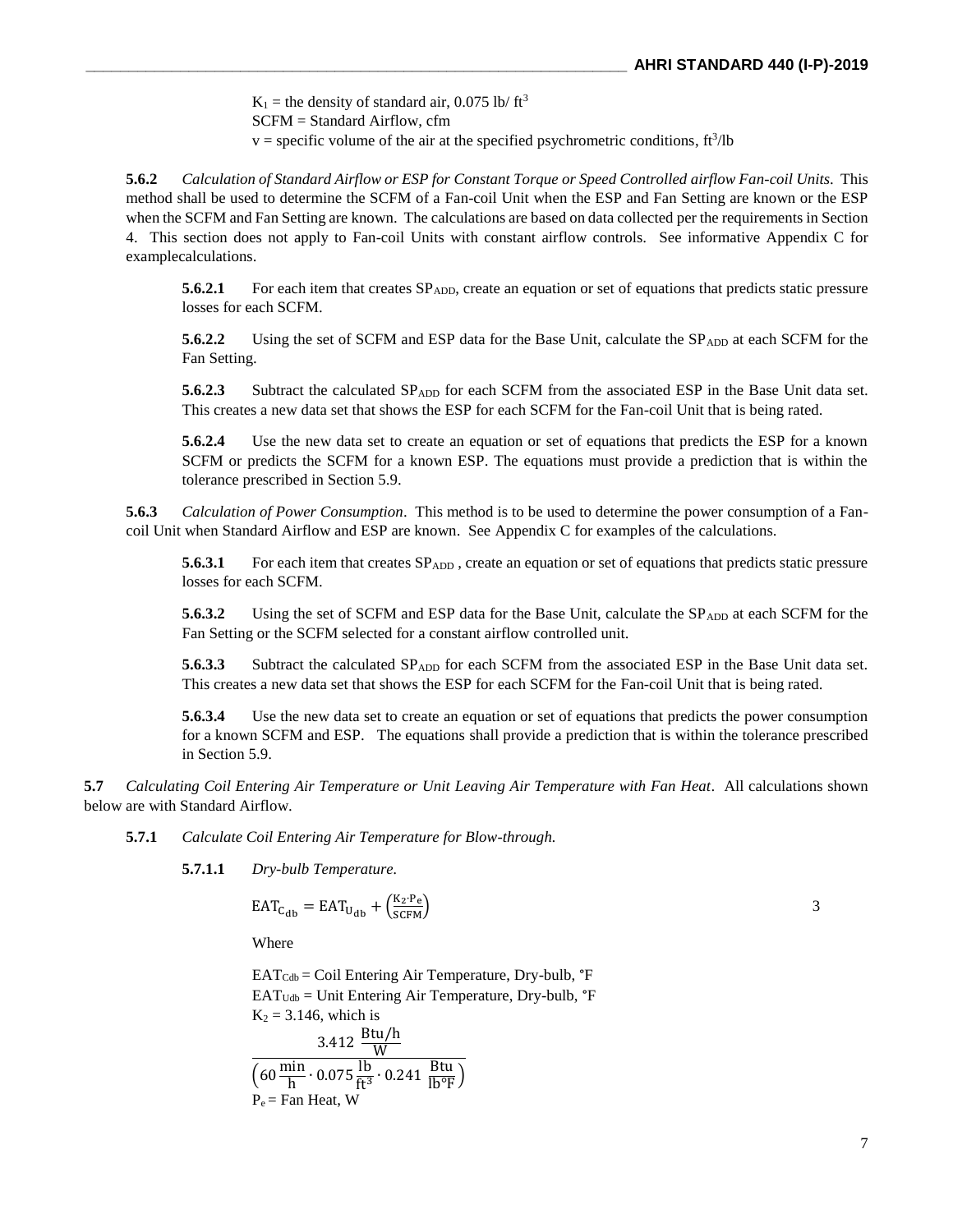SCFM = Standard Airflow, scfm

**5.7.1.2** *Wet-bulb Temperature*. This value is not required for Heating. Calculate the Coil Entering Air Temperature, Wet-bulb ( $EAT_{C_{wb}}$ ) using the appropriate equations in ASHRAE Fundamentals, Chapter 1, and using  $EAT_{Cdb}$  and Unit Entering Air Temperature, Dew-Point  $EAT_{U_{dn}}$ ) as inputs. The other required inputs for the equations shall be based on user-entered values.

**5.7.2** *Calculate Coil Entering Air Temperature for Draw-through.*

| 5.7.2.1 $EAT_{C_{db}} = EAT_{U_{db}}$ |  |
|---------------------------------------|--|
| 5.7.2.2 $EAT_{C_{wb}} = EAT_{U_{wb}}$ |  |

#### **5.7.3** *Calculate Unit Leaving Air Temperature for Blow-through.*

| <b>5.7.3.1</b> LAT <sub>U<sub>db</sub> = LAT<sub>C<sub>db</sub></sub></sub> | -6 |
|-----------------------------------------------------------------------------|----|
| <b>5.7.3.2</b> LAT <sub>U<sub>Wb</sub> = LAT<sub>C<sub>Wb</sub></sub></sub> |    |

- **5.7.4** *Calculate Unit Leaving Air Temperature for Draw-through.*
	- **5.7.4.1** *Dry-bulb Temperature.*

$$
LAT_{U_{db}} = LAT_{C_{db}} + \left(\frac{K_2 \cdot P_e}{SCFM}\right) \tag{8}
$$

Where

$$
K_2 = 3.146
$$
, which is  
\n
$$
3.412 \frac{btu/h}{W}
$$
  
\n
$$
(60 \frac{min}{h} \cdot 0.075 \frac{lb}{ft^3} \cdot 0.241 \frac{Btu}{lb^{\circ}F})
$$
  
\n
$$
LAT_{Udb} = Unit Learning Air Temperature, Dry-bulb, \degree F
$$
  
\n
$$
LAT_{Cdb} = Coil Learning Air Temperature, Dry-bulb, \degree F
$$
  
\n
$$
P_e = Fan Heat, W
$$
  
\nSCFM = Standard Airflow, scfm

**5.7.4.2** *Wet-bulb Temperature.* This value is not required for Heating. Calculate the Coil Leaving Air Temperature, Wet-bulb ( $LAT_{C_{wb}}$ ) using the appropriate equations in ASHRAE Fundamentals, Chapter 1, and using LAT<sub>Cdb</sub> and Unit Leaving Air Temperature, Dew-Point (LAT<sub>U<sub>dn</sub>)</sub> as inputs. The other required inputs for the equations shall be based on user-entered values.

- **5.8** *Calculation of Capacity.* Calculation of Unit Total Capacity, Unit Latent Capacity, and Unit Sensible Capacity
	- **5.8.1** *Calculation When the Air is Heated.* Latent Capacity does not apply.

**5.8.1.1** *Unit Total Capacity.*

 $Q_{UT} = Q_{CT} + P_e \cdot K_3$  $\cdot$  K<sub>3</sub> 9

Where

 $K_3 = 3.412$  (Btu/h)/W  $P_e$  = Fan Heat, W  $Q_{CT}$  = Coil Total Capacity, Btu/h QUT = Unit Total Capacity, Btu/h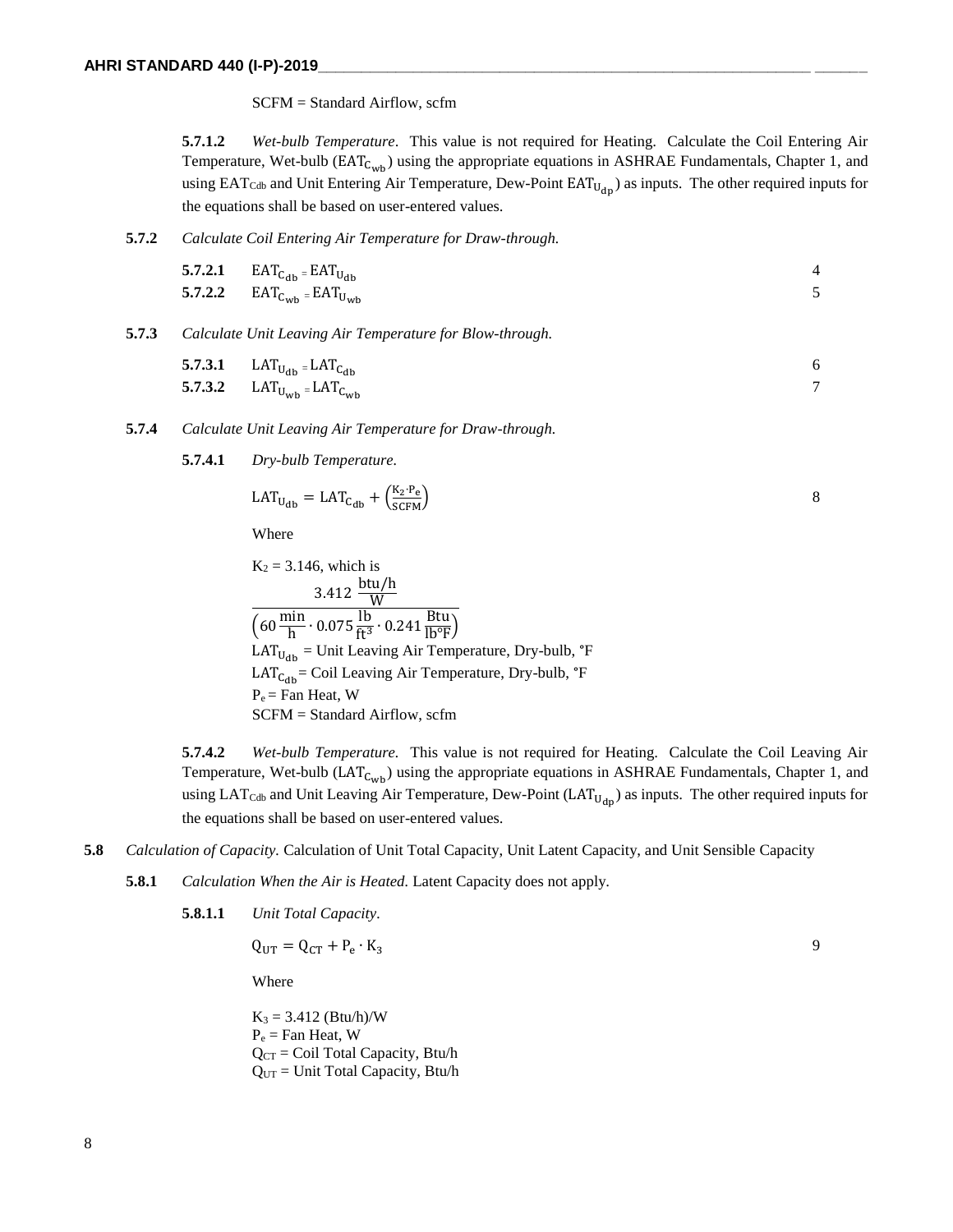**5.8.1.2** *Unit Sensible Capacity.*

 $Q_{\text{US}} = Q_{\text{UT}}$  10

Where

QUS = Unit Sensible Capacity, Btu/h  $Q<sub>UT</sub>$  = Unit Total Capacity, Btu/h

**5.8.2** *Calcuation When the Air is Cooled.*

**5.8.2.1** *Unit Total Capacity.*

$$
Q_{UT} = Q_{CT} - P_e \cdot K_3 \tag{11}
$$

Where

 $K_3 = 3.412$  (Btu/h)/W  $P_e$  = Fan Heat, W  $Q<sub>CT</sub> = Coil Total Capacity, Btu/h calculated per AHRI Standard 410$  $Q<sub>UT</sub>$  = Unit Total Capacity, Btu/h

**5.8.2.2** *Unit Latent Capacity.*

 $Q_{\text{UL}} = Q_{\text{CL}}$  12

Where

QCL = Coil Latent Capacity, Btu/h QUL = Unit Latent Capacity, Btu/h

**5.8.2.3** *Unit Sensible Capacity.*

 $Q_{\text{US}} = Q_{\text{UT}} - Q_{\text{UL}}$  13

Where

 $Q_{UL}$  = Unit Latent Capacity, Btu/h QUS = Unit Sensible Capacity, Btu/h  $Q<sub>UT</sub> = Unit Total Capacity, Btu/h$ 

**5.9** *Tolerances*. The Standard Rating shall be such that any Fan-coil Unit selected at random and tested in accordance with this standard has an Airflow Rate, total cooling Capacity, heating Capacity and sensible cooling Capacity not less than 95% of the Standard Ratings, an electrical power input not more than 110% or 15 Watts if the Rating is 150 Watts or below. of the Standard Ratings, and a Water Pressure Drop not more than 110% of the Standard Rating or Standard Rating + 1 ft H2O, whichever is greater.

#### **Section 6. Minimum Data Requirements for Published Ratings**

**6.1** *Minimum Data Requirements for Published Ratings*. Published Ratings shall include all ratings provided by the manufacturer for a model of Fan-coil Unit whether or not the rating is within the scope of the Standard. All claims to ratings within the scope of this standard shall include the statement "Rated in accordance with AHRI Standard 440 (I-P)". All claims to ratings outside the scope of this standard shall include the statement "Outside the scope of AHRI Standard 440 (I-P)".

**6.2** *Content of Published Ratings*. Published Ratings at a selected performance point shall consist of the following information: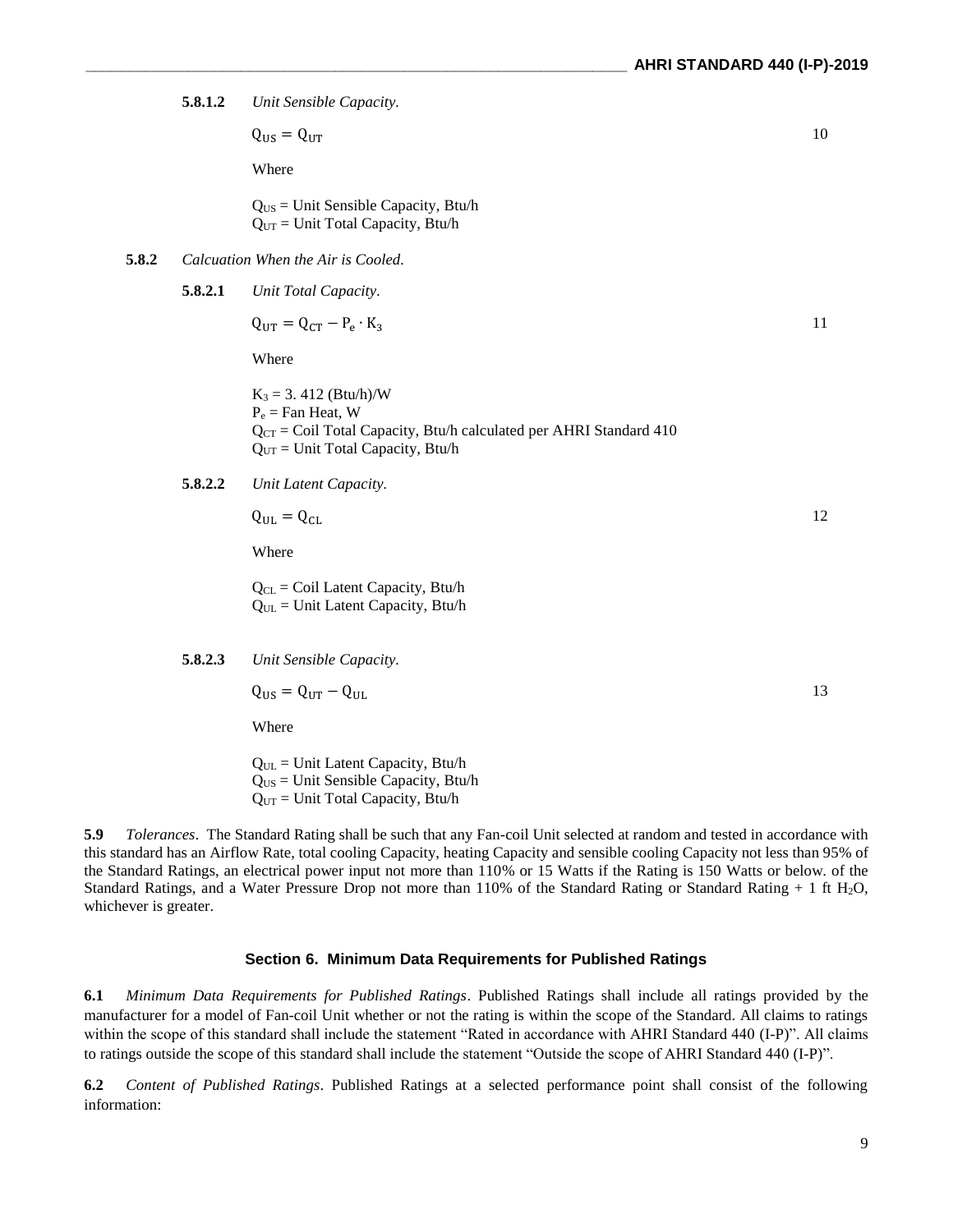- **6.2.1** Manufacturer's name.
- **6.2.2** Rating Source. At least one of the following shall be provided.
	- **6.2.2.1** Software version number and release date
	- **6.2.2.2** Catalog publication number and date
- **6.2.3** Model, size and/or type.
- **6.2.4** Airside Information.

**6.2.4.1** Standard Airflow rate, scfm, at dry-coil conditions and/or entering and leaving airflow rates at actual conditions, acfm.

- **6.2.4.2** Barometric pressure, psia and/or equivalent elevation, ft.
- **6.2.4.3** Capacity.

| 6.2.4.3.1 | Total cooling, Btu/h (cooling operation only).   |
|-----------|--------------------------------------------------|
| 6.2.4.3.2 | Sensible, Btu/h (heating and cooling operation). |

**6.2.4.4** Entering Air Temperatures.

**6.2.4.4.1** Dry-bulb (EAT<sub>Udb</sub>), °F. **6.2.4.4.2** Wet-bulb  $(EAT<sub>Uwb</sub>)$ ,  $\mathbf{F}$  (cooling operation only).

- **6.2.4.5** External Static Pressure, in  $H_2O$ .
- **6.2.5** Fluid Information.
	- **6.2.5.1** Fluid Type [water, aqueous glycol solution or steam].
		- **6.2.5.1.1** Water.
			- **6.2.5.1.1.1** Entering water temperature, °F. **6.2.5.1.1.2** Leaving water temperature, °F. **6.2.5.1.1.3** Flow at actual rate, gpm. **6.2.5.1.1.4** Water head loss through the Fan-coil Unit at the mean liquid density, ft H2O, reported with up to 1 decimal place.
		- **6.2.5.1.2** Aqueous Glycol.
			- **6.2.5.1.2.1** Glycol Type (aqueous glycol solution only). **6.2.5.1.2.2** Glycol Concentration by mass ,% (aqueous glycol solution only). **6.2.5.1.2.3** Entering fluid temperature, °F. **6.2.5.1.2.4** Leaving fluid temperature, °F. **6.2.5.1.2.5** Flow at actual rate, gpm. **6.2.5.1.2.6** Liquid head loss through the Fan-coil Unit at the mean liquid density, ft H2O, reported with up to 1 decimal place.
			- **6.2.5.1.3** Steam.
				- **6.2.5.1.3.1** Rated entering steam pressure, psig. **6.2.5.1.3.2** Maximum safe steam entering pressure, psig.
- **6.2.6** Electrical and Motor Information.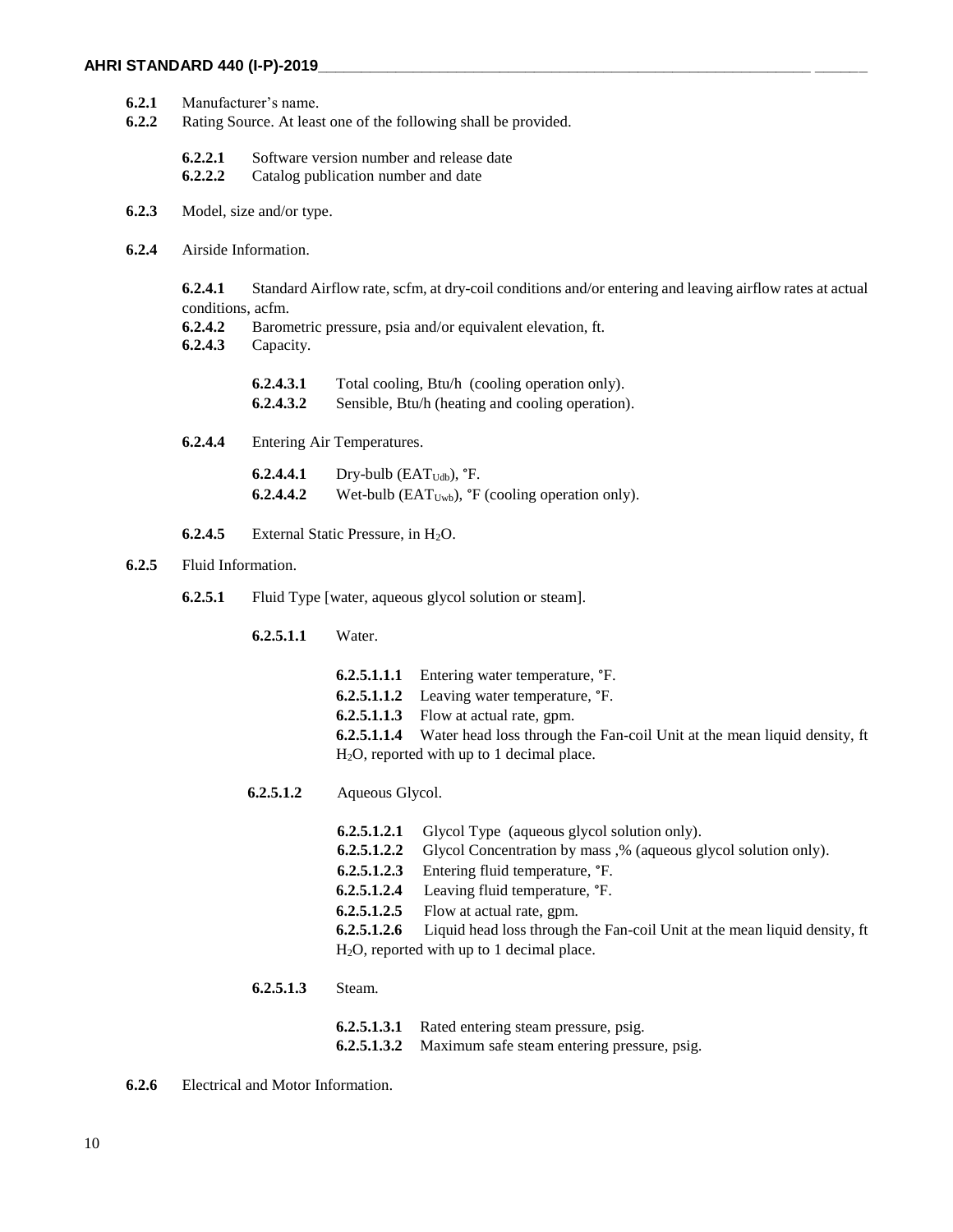- **6.2.6.1** Motor Type.
- **6.2.6.2** Voltage, V/Phase/Frequency, Hz.
- **6.2.6.3** Motor full load current (FLA), amps.
- **6.2.6.4** Nominal Motor Speed, rpm.
	- **6.2.6.4.1** Rated setting, if motor has discrete steps (e.g. high, medium, low).
	- **6.2.6.4.2** Actual motor speed if motor does not have discrete steps, rpm.
	- **6.2.6.4.3** For constant airflow controlled units, show "constant airflow controlled".
- **6.2.6.5** Electric power input at the rated condition, W.
- **6.2.7** Filters Information.

**6.2.7.1** Type.

**6.2.7.2** Thickness, in.

#### **Section 7. Operating Requirements**

**7.1** *Operating Requirements.* To comply with this standard, any production unit shall meet the requirements detailed here.

**7.2** *Insulation Efficiency Test*. Fan-Coil Units shall pass the following insulation efficiency test. The test set up shall be the same as for performance tests per ANSI/ASHRAE Standard 79.

- **7.2.1** *Test Conditions*.
	- **7.2.1.1** Ambient air temperature: 80 °F dry-bulb, 75 °F wet-bulb.
	- **7.2.1.2** Entering water temperature: 42 °F.
	- **7.2.1.3** Leaving water temperature: 52 °F.

**7.2.1.3.1** Exception: If the resulting water pressure drop is greater than 20 ft  $H_2O$  the leaving water temperature shall be increased such that the Water Pressure Drop is equal to 20 ft H<sub>2</sub>O.

**7.2.1.4** Airflow shall not be less than 60% and not more that 80% of the maximum airflow of which the Fan-coil Unit is capable.

**7.2.2** *Procedure*. After establishing specified temperature conditions, the unit shall operate continuously at its lowest fan speed for a period of two hours at the following External Static Pressure:

**7.2.2.1** Free Delivery Units  $0.0$  in H<sub>2</sub>O.<br>**7.2.2.2** Ducted Unit at least  $0.05$  in H<sub>2</sub>O. Ducted Unit at least 0.05 in H<sub>2</sub>O and to be sufficient to limit airflow to the requirements listed in Section 7.2.1.4.

- **7.2.3** *Requirements*. During the test, no condensed water shall drip, run, or blow off from the unit.
- **7.3** *Low Voltage Test*. Fan-Coil Units shall start and operate at 90% of nameplate rated voltage at all fan speed settings.

#### **Section 8. Marking and Nameplate Data**

**8.1** *Nameplate Data.* As a minimum, the nameplate on Fan-coil Units shall display the manufacturer's name, model designation, and electrical characteristics.

**8.2** *Nameplate Voltages.* Nameplate voltages for 60 Hz systems shall include one or more of the utilization voltages shown in Table 1 of AHRI Standard 110. Nameplate voltages for 50 Hz systems shall include one or more of the utilization voltages shown in Table 1 of IEC Standard 60038.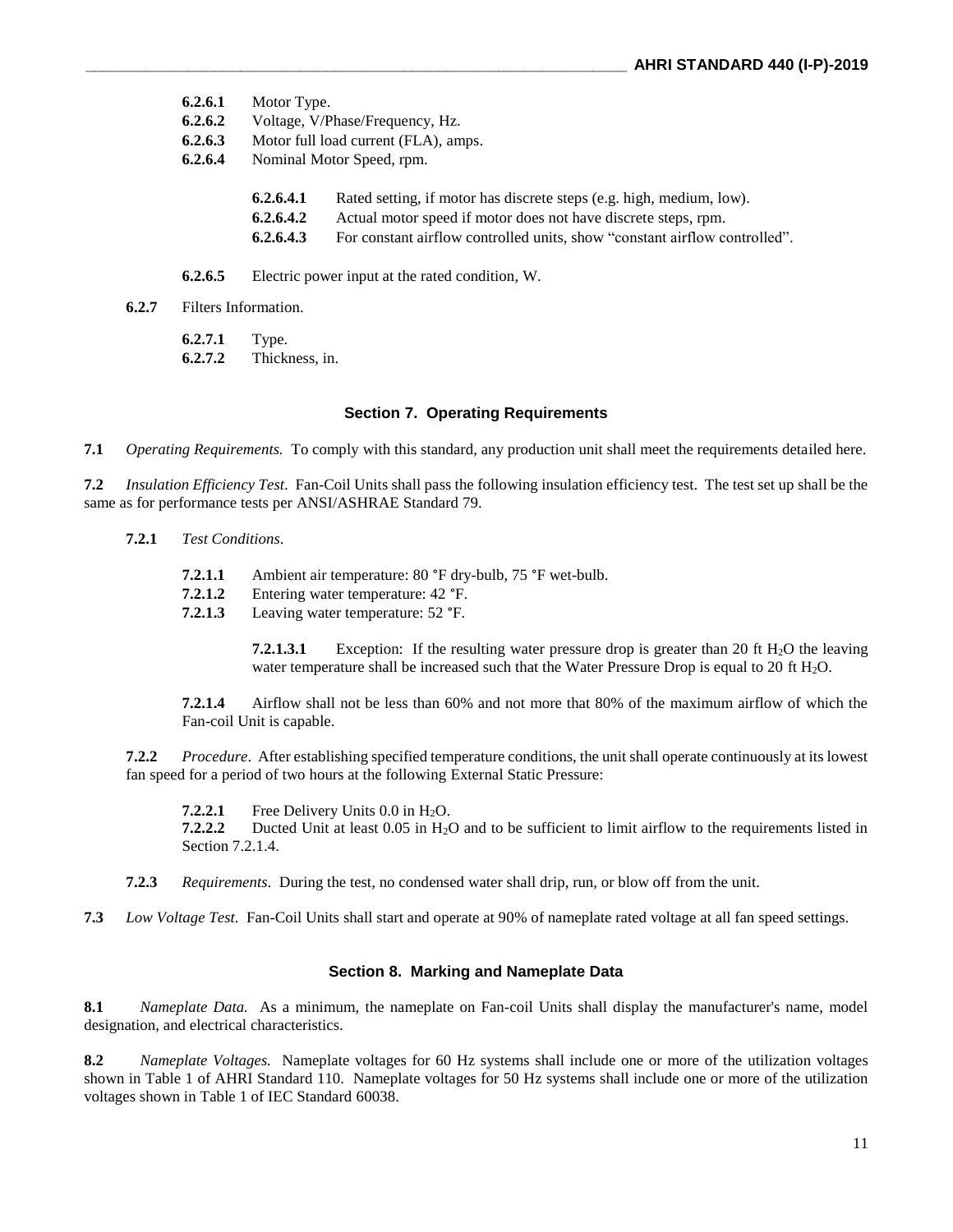#### **Section 9. Conformance Conditions**

**9.1** *Conformance*. While conformance with this standard is voluntary, conformance shall not be claimed or implied for products or equipment within the standard's *Purpose* (Section 1) and *Scope* (Section 2) unless such product claims meet all of the requirements of the standard and all of the testing and rating requirements are measured and reported in complete compliance with the standard. Any product that has not met all the requirements of the standard shall not reference, state, or acknowledge the standard in any written, oral, or electronic communication.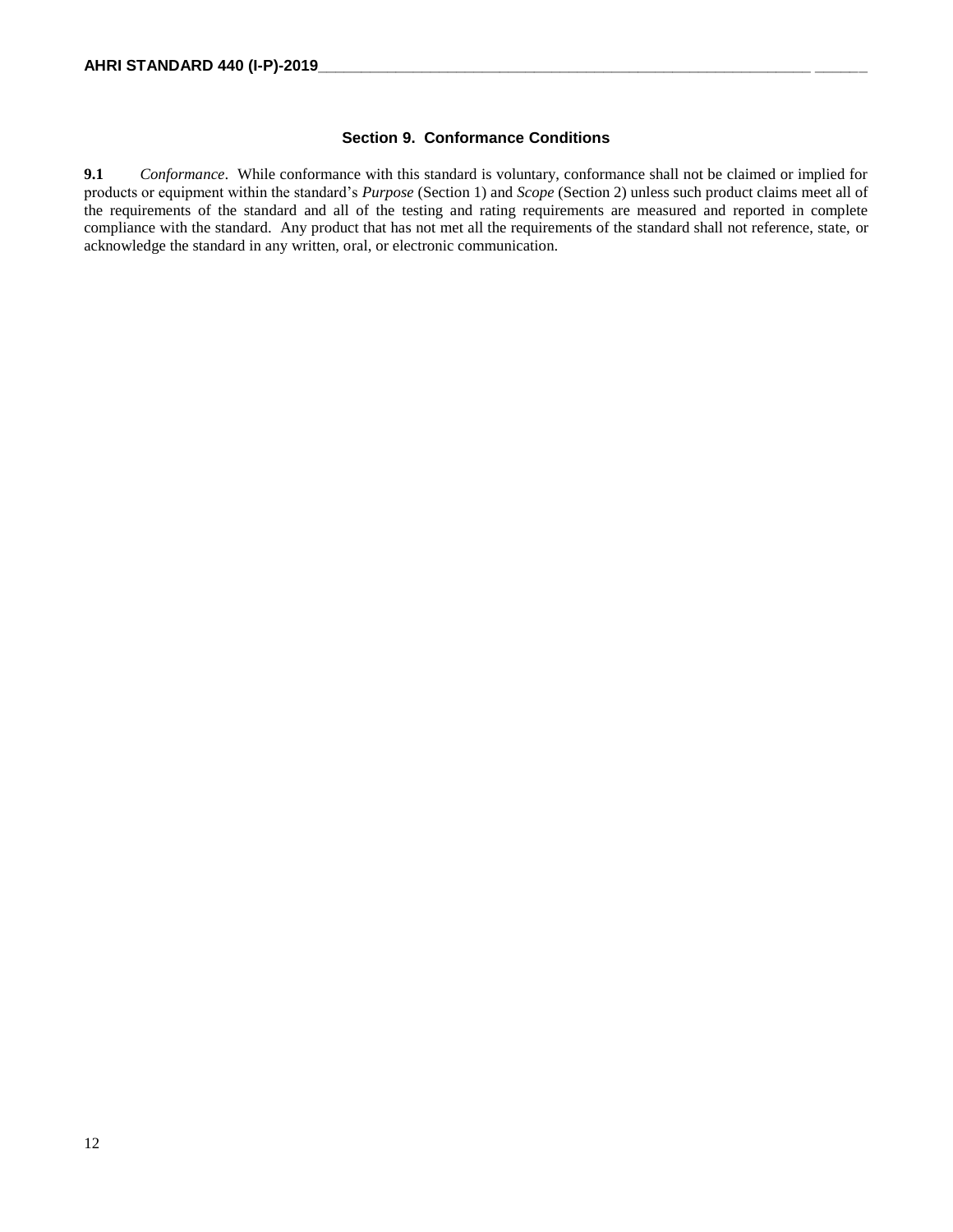# **APPENDIX A. REFERENCES - NORMATIVE**

**A1** Listed here are all standards, handbooks and other publications essential to the formation and implementation of the standard. All references in this appendix are considered as part of the standard.

**A1.1** AHRI Standard 110-2016, *Air-conditioning, Heating and Refrigerating Equipment Nameplate Voltages*, 2016, Air-Conditioning, Heating, and Refrigeration Institute, 2111 Wilson Blvd, Suite 500, Arlington, VA 22201, U.S.A.

**A1.2** AHRI Standard 410 – 2001, *Forced-Circulation Air-Cooling and Air-Heating Coils,* 2001**,** American National Standards Institute/Air-Conditioning, Heating, and Refrigeration Institute, 11 West 42nd Street, New York, NY 10036, U.S.A./ 2111 Wilson Blvd, Suite 500, Arlington, VA 22201, U.S.A.

**A1.3** AHRI Standard 430 (I-P)-2014, *Performance Rating of Central Station Air-handling Unit Supply Fans*, 2014, Air-Conditioning, Heating, and Refrigeration Institute, 11 West 42nd Street, New York, NY 10036, U.S.A./ 2111 Wilson Blvd, Suite 500, Arlington, VA 22201, U.S.A.

**A1.4** AHRI Standard 840 (I-P)-2015, *Performance Rating of Unit Ventilators*, 2015, Air-Conditioning, Heating, and Refrigeration Institute, 2111 Wilson Blvd, Suite 500, Arlington, VA 22201, U.S.A.

**A1.5** ANSI/ASHRAE Standard 79-2015, *Method of Test for Fan-Coil Units*, 2015, American Society of Heating Refrigeration and Air-Conditioning Engineers, Inc., 1791 Tullie Circle N.E., Atlanta, GA 30329, U.S.A.

**A1.6** ASHRAE *Handbook, HVAC Applications*, 2015, American Society of Heating, Refrigerating, and Air-Conditioning Engineers, Inc., 1791 Tullie Circle, N.E., Atlanta, GA, 30329, U.S.A.

**A1.7** ASHRAE Terminology, https://www.ashrae.org/resources--publications/free-resources/ashrae-terminology, 2017, American Society of Heating, Refrigerating and Air-Conditioning Engineers, Inc., 1791 Tullie Circle N.E., Atlanta, GA 30329, U.S.A.

**A1.8** IEC Standard 60038-2009, *IEC Standard Voltages, 2009,* International Electrotechnical Commission, 3, rue de Varembe, P.O. Box 131, 1211 Geneva 20, Switzerland.

# **APPENDIX B. REFERENCES - INFORMATIVE**

**B1** Listed here are standards, handbooks and other publications which may provide useful information and background but are not considered essential. References in this appendix are not considered as part of the standard.

**B1.1** AHRI Standard 260-2017 *Sound Rating of Ducted Air Moving and Conditioning Equipment*, 2017, Air-Conditioning, Heating, and Refrigeration Institute, 2111 Wilson Blvd, Suite 500, Arlington, VA 22201, U.S.A.

**B1.2** ANSI/AHRI Standard 350-2015 *Sound Rating of Non-ducted Indoor Air-conditioning Equipment*, 2015, Air-Conditioning, Heating, and Refrigeration Institute, 2111 Wilson Blvd, Suite 500, Arlington, VA 22201, U.S.A.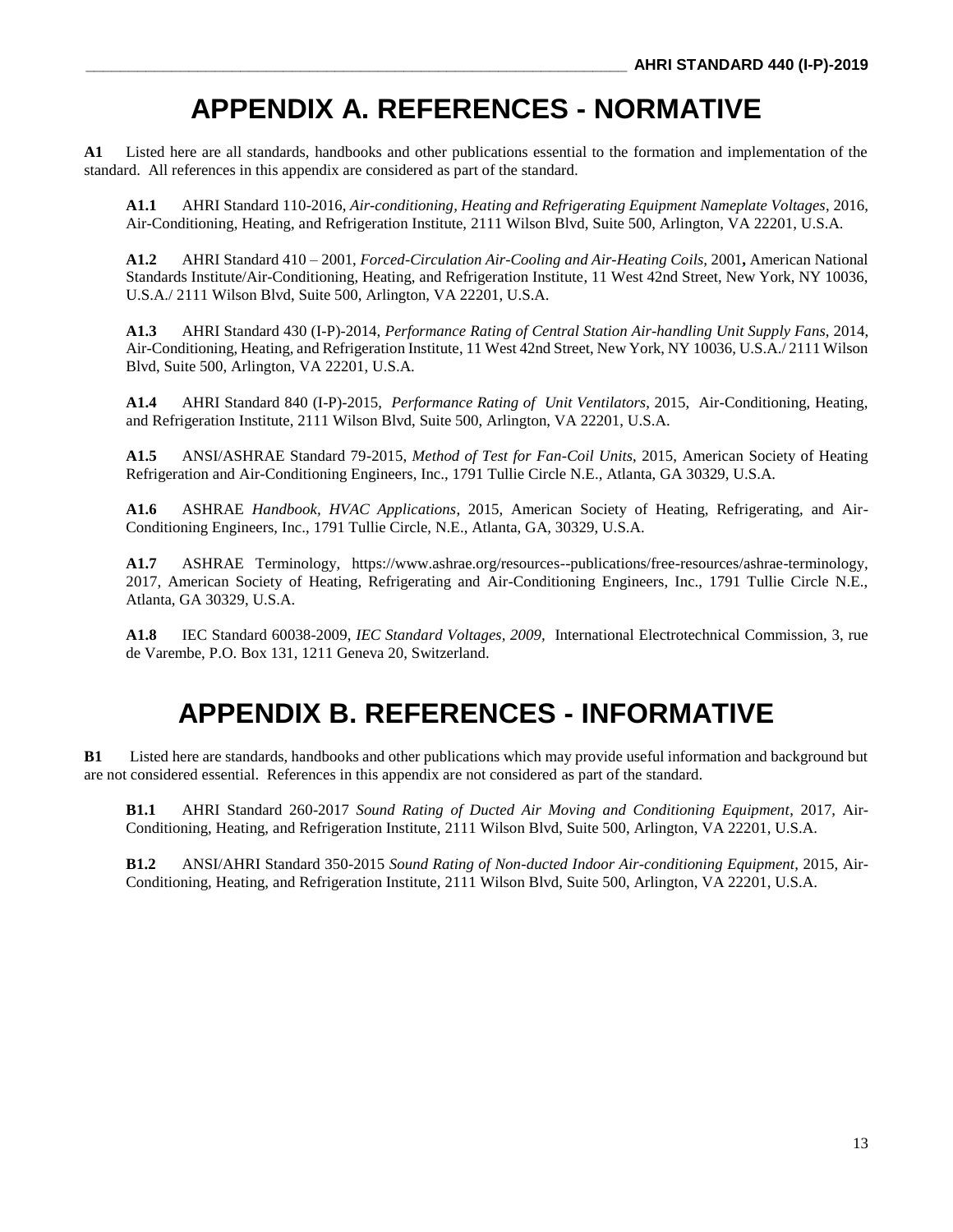# **APPENDIX C. CALCULATING AIRFLOW AND POWER INPUT BASED ON TEST DATA COLLECTED ON THE BASE UNIT - INFORMATIVE**

**C1** This appendix contain an example to illustrate how airflow and power can be calculated by interpolation for any userentered input for required airflow or ESP.

**C1.1** *Calculating Airflow and Power Input Based on Test Data Collected on the Base Unit*. Table C1 contains example airflow test data collected per ANSI/ASHRAE Standard 79 on a Base Unit. This Base Unit was tested with a 3-row, 10 fins-per-inch coil and a MERV-4 rated filter. The motor is a ECM motor that is controlled by constant torque output. The data was collected for each motor setting (100%, 50%, and 30%) at various ESP's, ranging from 0.0 to 1.0 in H2O. Example plots are shown in Figure C1 and Figure C2.

| <b>Table C1. Example Airflow Test Data</b> |                  |                   |                     |                                       |             |
|--------------------------------------------|------------------|-------------------|---------------------|---------------------------------------|-------------|
| Torque,<br>$\%$                            | Airflow,<br>scfm | ESP,<br>in $H_2O$ | SPADD,<br>in $H_2O$ | Sum of ESP<br>and SPADD,<br>in $H_2O$ | Power,<br>W |
| 100                                        | 926.4            | 0.0               | 0.0                 | 0.0                                   | 286         |
| 100                                        | 894.9            | 0.1               | 0.0                 | 0.1                                   | 273         |
| 100                                        | 851.1            | 0.2               | 0.0                 | 0.2                                   | 261         |
| 100                                        | 800.2            | 0.3               | 0.0                 | 0.3                                   | 247         |
| 100                                        | 743.2            | 0.4               | 0.0                 | 0.4                                   | 231         |
| 100                                        | 689.9            | 0.5               | 0.0                 | 0.5                                   | 212         |
| 100                                        | 632.2            | 0.6               | 0.0                 | 0.6                                   | 195         |
| 100                                        | 551.6            | 0.7               | 0.0                 | 0.7                                   | 179         |
| 100                                        | 448.8            | 0.8               | 0.0                 | 0.8                                   | 153         |
| 100                                        | 275.5            | 0.9               | 0.0                 | 0.9                                   | 106         |
| 100                                        | 194.8            | 1.0               | 0.0                 | 1.0                                   | 88          |
| 50                                         | 722.4            | 0.0               | 0.0                 | 0.0                                   | 139         |
| 50                                         | 698.2            | 0.1               | 0.0                 | 0.1                                   | 146         |
| 50                                         | 670.0            | 0.2               | 0.0                 | 0.2                                   | 150         |
| 50                                         | 647.1            | 0.3               | 0.0                 | 0.3                                   | 156         |
| 50                                         | 616.9            | 0.4               | 0.0                 | 0.4                                   | 158         |
| 50                                         | 591.7            | 0.5               | 0.0                 | 0.5                                   | 165         |
| 50                                         | 561.9            | 0.6               | 0.0                 | 0.6                                   | 166         |
| 50                                         | 504.7            | 0.7               | 0.0                 | 0.7                                   | 159         |
| 50                                         | 389.8            | 0.8               | 0.0                 | 0.8                                   | 137         |
| 50                                         | 238.6            | 0.9               | 0.0                 | 0.9                                   | 105         |
| 50                                         | 194.8            | $1.0\,$           | 0.0                 | 1.0                                   | 87          |
| 30                                         | 534.1            | 0.0               | 0.0                 | 0.0                                   | 68          |
| 30                                         | 505.0            | 0.1               | 0.0                 | 0.1                                   | 71          |
| 30                                         | 470.0            | 0.2               | 0.0                 | 0.2                                   | 75          |
| 30                                         | 444.6            | 0.3               | 0.0                 | 0.3                                   | 80          |
| 30                                         | 413.5            | 0.4               | 0.0                 | 0.4                                   | 83          |
| 30                                         | 379.9            | 0.5               | 0.0                 | 0.5                                   | 90          |
| 30                                         | 337.5            | 0.6               | 0.0                 | 0.6                                   | 92          |
| 30                                         | 283.0            | 0.7               | 0.0                 | 0.7                                   | 94          |
| 30                                         | 238.6            | 0.8               | 0.0                 | 0.8                                   | 99          |
| 30                                         | 194.8            | 0.9               | 0.0                 | 0.9                                   | 97          |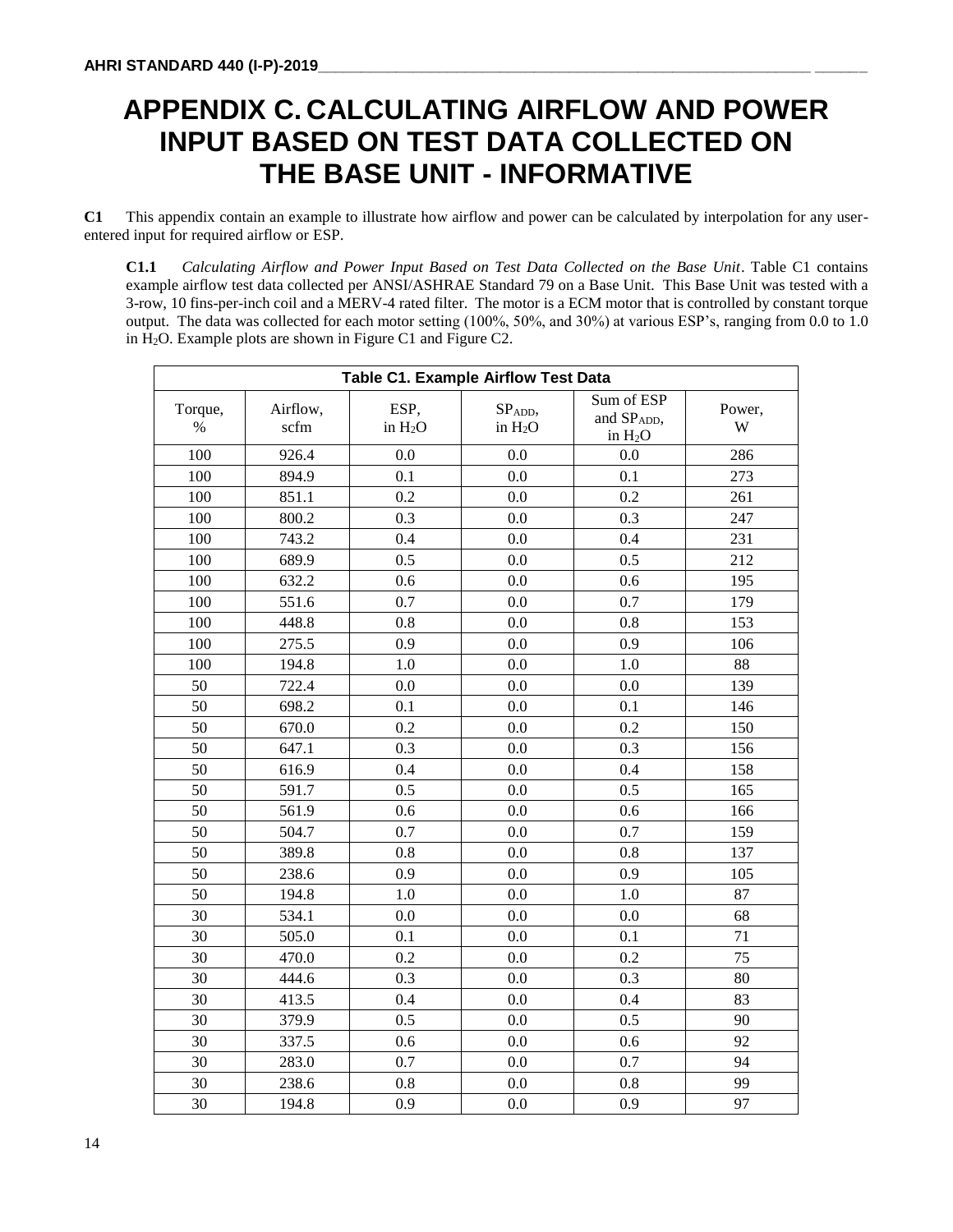

**Figure C1. Example Test Data Airflow versus ESP**



**Figure C2. Example Test Data Power versus ESP**

#### Notes:

- 1. The collection of data shown in this example are more data points collected for each motor setting than the minimum of four required in Section 4.3. The standard number of data points for airflow requirements in the body of the standard are minimums. The User of the standard can determine the amount of data collected to provide ratings that meet the their own requirements but be no less than the minimum accuracy requirements of Section 6.
- 2. The power consumption data does not follow fan laws as illustrated in Figure C2. The shaft input power of the fan follows fan laws, in some case due to the programming of motors, particularly when combined with a speed controller, the power often does not.
- 3. Table C1 shown above includes columns for SP<sub>ADD</sub> and the sum of ESP and SP<sub>ADD</sub>. ANSI/ASHRAE Standard 79 does not require such data but it is included here for clarity.

**C1.1.1** *Example 1*. *Rating the Base Unit at a Different ESP.* The user wants to know the airflow with an ESP different than one of the tested points.

> Fan setting: 50% torque Required ESP:  $0.27$  in  $H<sub>2</sub>O$ A linear interpolation can be used in the example below. This approximation provides appropriate accuracy. The user can use another method as needed. Airflow at  $0.2$  in H<sub>2</sub>O: 670.0 scfm Airflow at  $0.3$  in H<sub>2</sub>O: 641.1 scfm

Calculation for airflow at  $0.27$  in  $H_2O$ :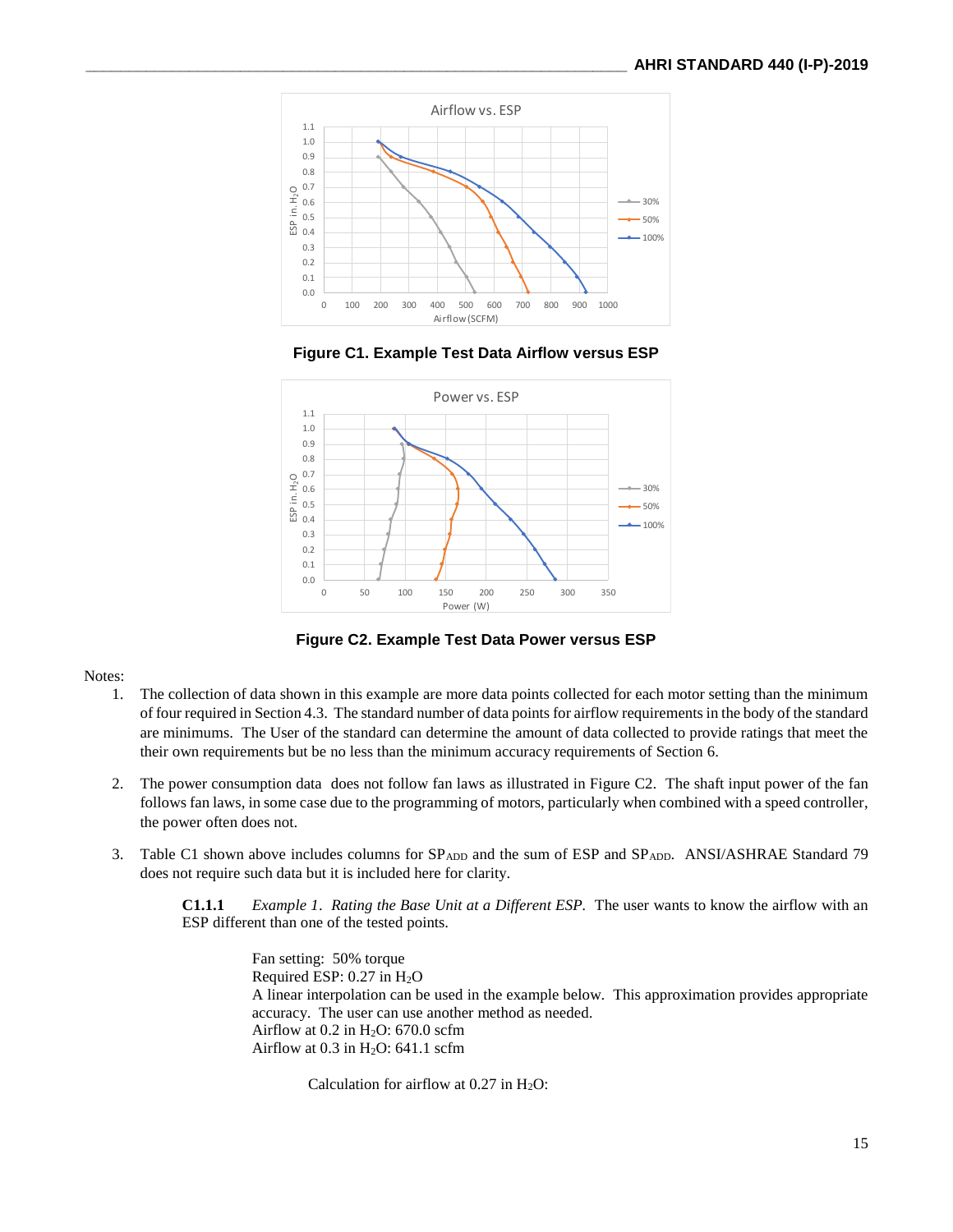$$
\left(\frac{0.27 - 0.2}{0.3 - 0.2}\right) \cdot (641.1 - 670.0) + 670.0 = 649.8 \text{ scfm}
$$

**C1.1.2** *Example 2. Rating the Base Unit at a Different Airflow.* The user wants to know the ESP with an airflow different than one of the tested points.

> Fan setting: 100% torque Required Airflow: 875 scfm A linear interpolation can be used in the example below. This approximation provides appropriate accuracy. The user can use another method as needed. ESP at 894.9 scfm: 0.1 in H2O ESP at 851.1 scfm: 0.2 in H2O

Calculation for ESP at 875 scfm Airflow:

$$
\left(\frac{875.0 - 851.1}{894.9 - 851.1}\right) \cdot (0.1 - 0.2) + 0.2 = 0.145 \text{ in H}_2\text{O}
$$

**C1.2** *Calculating Results with an SPADD Different than Zero*. In this case, create the data table for this unit with a MERV-8 filter in place of the MERV-4 filter and a 4-row 12 fins-per-inch coil in place of a Coil of Base Unit Coil. Air Pressure Drop (APD) curves based on either filter manufacturer or directly-tested data. It is based on the air velocity in ft/s (FPS) through the coil:

Coil Face Area: 3.0 ft<sup>2</sup>  $MERV-4$  filter:  $APD = FPS^2 \cdot 0.0000004$  $MERV-8$  filter:  $APD = FPS^2 \cdot 0.0000010$ 

$$
FPS = \frac{SCFM}{3.0}
$$
  
\n
$$
SP_{ADD} = \left(\frac{SCFM}{3.0}\right)^{2} \cdot (0.000010 - 0.0000004)
$$
  
\n
$$
SP_{ADD} = \left(\frac{SCFM}{3.0}\right)^{2} \cdot (0.0000006)
$$

APD curves for 3-row, 10 FPI coil and 4-row, 12 FPI coil based on AHRI Standard 410 rating program.

Coil Face Area: 2.7 ft<sup>2</sup>  
\n3-row, 10 FPI: APD = 
$$
\left(\frac{SCFM}{2.7}\right)^2 \cdot 0.0000015
$$
  
\n4-row, 12 FPI: APD =  $\left(\frac{SCFM}{2.7}\right)^2 \cdot 0.0000023$   
\n $SP_{ADD} = \left(\frac{SCFM}{2.7}\right)^2 \cdot (0.000023 - 0.0000015)$   
\n $SP_{ADD} = \left(\frac{SCFM}{2.7}\right)^2 \cdot (0.0000008)$ 

**C1.2.1** Create the performance table for this unit based on the Base Unit.

**C1.2.1.1** *Step 1.* Calculate the value of SP<sub>ADD</sub> for each airflow from the Base Unit Table and subtract that value from the sum of ESP and SP<sub>ADD</sub> to calculate the new ESP. For example, the value of SPADD for the first record is as follows:

$$
SP_{ADD} = \left[ \left( \frac{926.4}{3} \right)^2 \cdot 0.0000006 \right] + \left[ \left( \frac{926.4}{2.7} \right)^2 \cdot 0.0000008 \right] = 0.15 \text{ in } H_2O
$$

Table C2 is the Base Unit table with the SP<sub>ADD</sub> and new ESP values.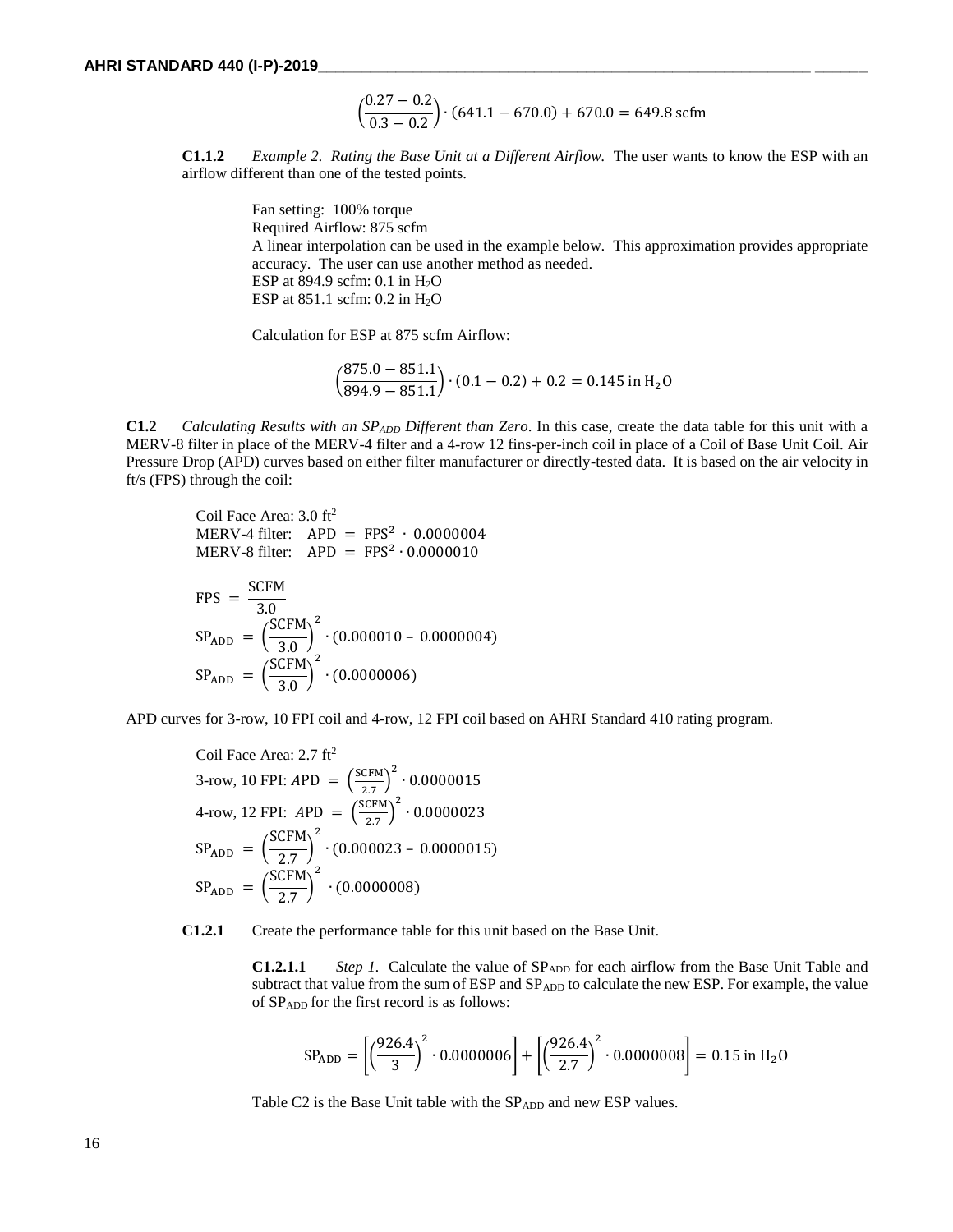| Table C2. Example Airflow Data plus SPADD |                  |                   |                        |                                                               |             |
|-------------------------------------------|------------------|-------------------|------------------------|---------------------------------------------------------------|-------------|
| Torque, %                                 | Airflow,<br>scfm | ESP,<br>in $H_2O$ | $SPADD$ ,<br>in $H_2O$ | Sum of<br><b>ESP</b><br>and<br>SP <sub>ADD</sub><br>in $H_2O$ | Power,<br>W |
| 100                                       | 926.4            | $-0.15$           | 0.15                   | 0.0                                                           | 286         |
| 100                                       | 894.9            | $-0.04$           | 0.14                   | 0.1                                                           | 273         |
| 100                                       | 851.1            | 0.07              | 0.13                   | 0.2                                                           | 261         |
| 100                                       | 800.2            | 0.19              | 0.11                   | 0.3                                                           | 247         |
| 100                                       | 743.2            | 0.30              | 0.10                   | 0.4                                                           | 231         |
| 100                                       | 689.9            | 0.42              | 0.08                   | 0.5                                                           | 212         |
| 100                                       | 632.2            | 0.53              | 0.07                   | 0.6                                                           | 195         |
| 100                                       | 551.6            | 0.65              | 0.05                   | 0.7                                                           | 179         |
| 100                                       | 448.8            | 0.76              | 0.04                   | 0.8                                                           | 153         |
| 100                                       | 275.5            | 0.89              | 0.01                   | 0.9                                                           | 106         |
| 100                                       | 194.8            | 0.99              | 0.01                   | 1.0                                                           | 88          |
| 50                                        | 722.4            | $-0.09$           | 0.09                   | 0.0                                                           | 139         |
| 50                                        | 698.2            | 0.01              | 0.09                   | 0.1                                                           | 146         |
| 50                                        | 670.0            | 0.12              | 0.08                   | 0.2                                                           | 150         |
| 50                                        | 647.1            | 0.23              | 0.07                   | 0.3                                                           | 156         |
| 50                                        | 616.9            | 0.33              | 0.07                   | 0.4                                                           | 158         |
| 50                                        | 591.7            | 0.44              | 0.06                   | 0.5                                                           | 165         |
| 50                                        | 561.9            | 0.54              | 0.06                   | 0.6                                                           | 166         |
| 50                                        | 504.7            | 0.66              | 0.04                   | 0.7                                                           | 159         |
| 50                                        | 389.8            | 0.77              | 0.03                   | 0.8                                                           | 137         |
| 50                                        | 238.6            | 0.89              | 0.01                   | 0.9                                                           | 105         |
| 50                                        | 194.8            | 0.96              | 0.01                   | 1.0                                                           | 87          |
| 30                                        | 534.1            | $-0.05$           | 0.05                   | 0.0                                                           | 68          |
| 30                                        | 505.0            | 0.06              | 0.04                   | 0.1                                                           | 71          |
| 30                                        | 470.0            | 0.16              | 0.04                   | 0.2                                                           | 75          |
| 30                                        | 444.6            | 0.27              | 0.03                   | 0.3                                                           | 80          |
| 30                                        | 413.5            | 0.37              | 0.03                   | 0.4                                                           | 83          |
| 30                                        | 379.9            | 0.47              | 0.03                   | 0.5                                                           | 90          |
| 30                                        | 337.5            | 0.58              | 0.02                   | 0.6                                                           | 92          |
| 30                                        | 283.0            | 0.69              | 0.01                   | 0.7                                                           | 94          |
| 30                                        | 238.6            | 0.79              | 0.01                   | 0.8                                                           | 99          |
| 30                                        | 194.8            | 0.89              | 0.01                   | 0.9                                                           | 97          |

**C1.2.1.2** *Step 2.* Eliminate value(s) of ESP less than 0.0 in H2O and calculate a new 0.0 in H2O ESP record. Negative ESP values (highlighted in yellow) are no longer part of the new data set (i.e. the 4 row example shown), so they are eliminated from the example. Table C3 illustrates the updated data (highlighted in green) for ESP values of 0 in H<sub>2</sub>O using interpolation.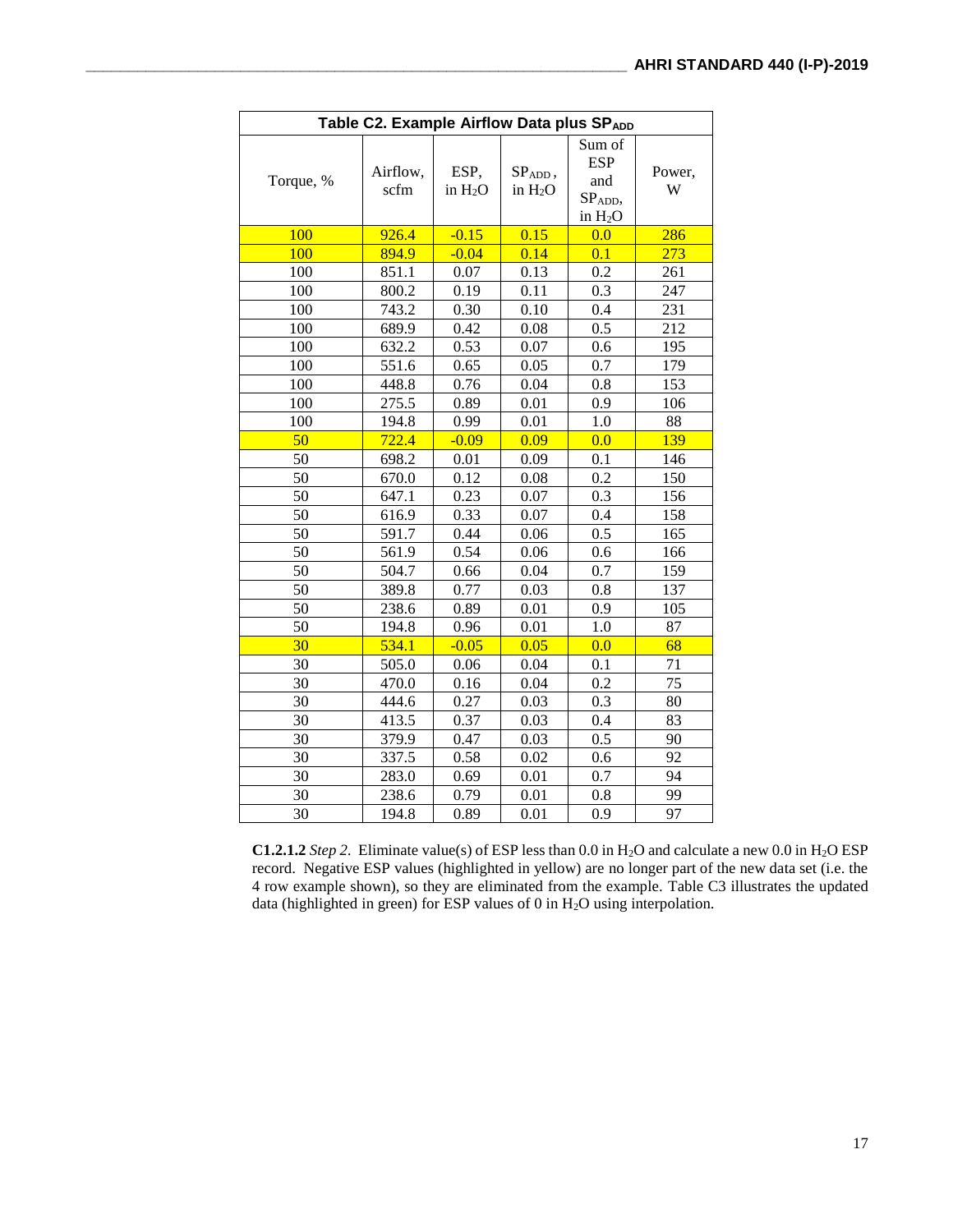| Table C3. Example Airflow Data with Interpolation |                  |                             |                               |                                          |             |
|---------------------------------------------------|------------------|-----------------------------|-------------------------------|------------------------------------------|-------------|
| Torque,<br>$\%$                                   | Airflow,<br>scfm | ESP, in<br>H <sub>2</sub> O | SPADO,<br>in H <sub>2</sub> O | Sum of<br>ESP and<br>SPADO, in<br>$H_2O$ | Power,<br>W |
| 400                                               | 926.4            | $-0.15$                     | 0.15                          | 0.00                                     | 286         |
| 100                                               | 894.9            | $-0.04$                     | 0.14                          | 0.20                                     | 273         |
| 100                                               | 879.0            | 0.00                        | 0.14                          | 0.14                                     | 268.6       |
| 100                                               | 851.1            | 0.07                        | 0.13                          | 0.20                                     | 261         |
| 100                                               | 800.2            | 0.19                        | 0.11                          | 0.30                                     | 247         |
| 100                                               | 743.2            | 0.30                        | 0.10                          | 0.40                                     | 231         |
| 100                                               | 689.9            | 0.42                        | 0.08                          | 0.50                                     | 212         |
| 100                                               | 632.2            | 0.53                        | 0.07                          | 0.60                                     | 195         |
| 100                                               | 551.6            | 0.65                        | 0.05                          | 0.70                                     | 179         |
| 100                                               | 448.8            | 0.76                        | 0.04                          | 0.80                                     | 153         |
| 100                                               | 275.5            | 0.89                        | 0.01                          | 0.90                                     | 106         |
| 100                                               | 194.8            | 0.99                        | 0.01                          | 1.00                                     | 88          |
| 50                                                | 722.4            | $-0.09$                     | 0.09                          | 0.00                                     | 139         |
| 50                                                | 701.4            | 0.00                        | 0.09                          | 0.09                                     | 145.1       |
| 50                                                | 698.2            | 0.01                        | 0.09                          | 0.1                                      | 146         |
| 50                                                | 670.0            | 0.12                        | 0.08                          | 0.20                                     | 150         |
| 50                                                | 647.1            | 0.23                        | $0.07\,$                      | 0.30                                     | 156         |
| 50                                                | 616.9            | 0.33                        | 0.07                          | 0.40                                     | 158         |
| 50                                                | 591.7            | 0.44                        | 0.06                          | 0.50                                     | 165         |
| 50                                                | 561.9            | 0.54                        | 0.06                          | 0.60                                     | 166         |
| 50                                                | 504.7            | 0.66                        | 0.04                          | 0.70                                     | 159         |
| 50                                                | 389.8            | 0.77                        | 0.03                          | 0.80                                     | 137         |
| 50                                                | 238.6            | 0.89                        | 0.01                          | 0.90                                     | 105         |
| 50                                                | 194.8            | 0.96                        | 0.01                          | 1.00                                     | 87          |
| 30                                                | 534.1            | $-0.05$                     | 0.05                          | 0.00                                     | 68          |
| 30                                                | 520.2            | 0.00                        | 0.05                          | 0.05                                     | 69.4        |
| 30                                                | 505.0            | 0.06                        | 0.04                          | 0.1                                      | 71          |
| 30                                                | 470.0            | 0.16                        | 0.04                          | 0.20                                     | 75          |
| 30                                                | 444.6            | 0.27                        | 0.03                          | 0.30                                     | 80          |
| 30                                                | 413.5            | 0.37                        | 0.03                          | 0.40                                     | 83          |
| 30                                                | 379.9            | 0.47                        | 0.03                          | 0.50                                     | 90          |
| 30                                                | 337.5            | 0.58                        | 0.02                          | 0.60                                     | 92          |
| 30                                                | 283.0            | 0.69                        | 0.01                          | 0.70                                     | 94          |
| 30                                                | 238.6            | 0.79                        | 0.01                          | 0.80                                     | 99          |
| 30                                                | 194.8            | 0.89                        | 0.01                          | 0.90                                     | 97          |

**C1.2.1.3** *Step 3.* The User may elect to clean up table by eliminating calculation fields unnecessary for published data. The final table is shown in Table C4.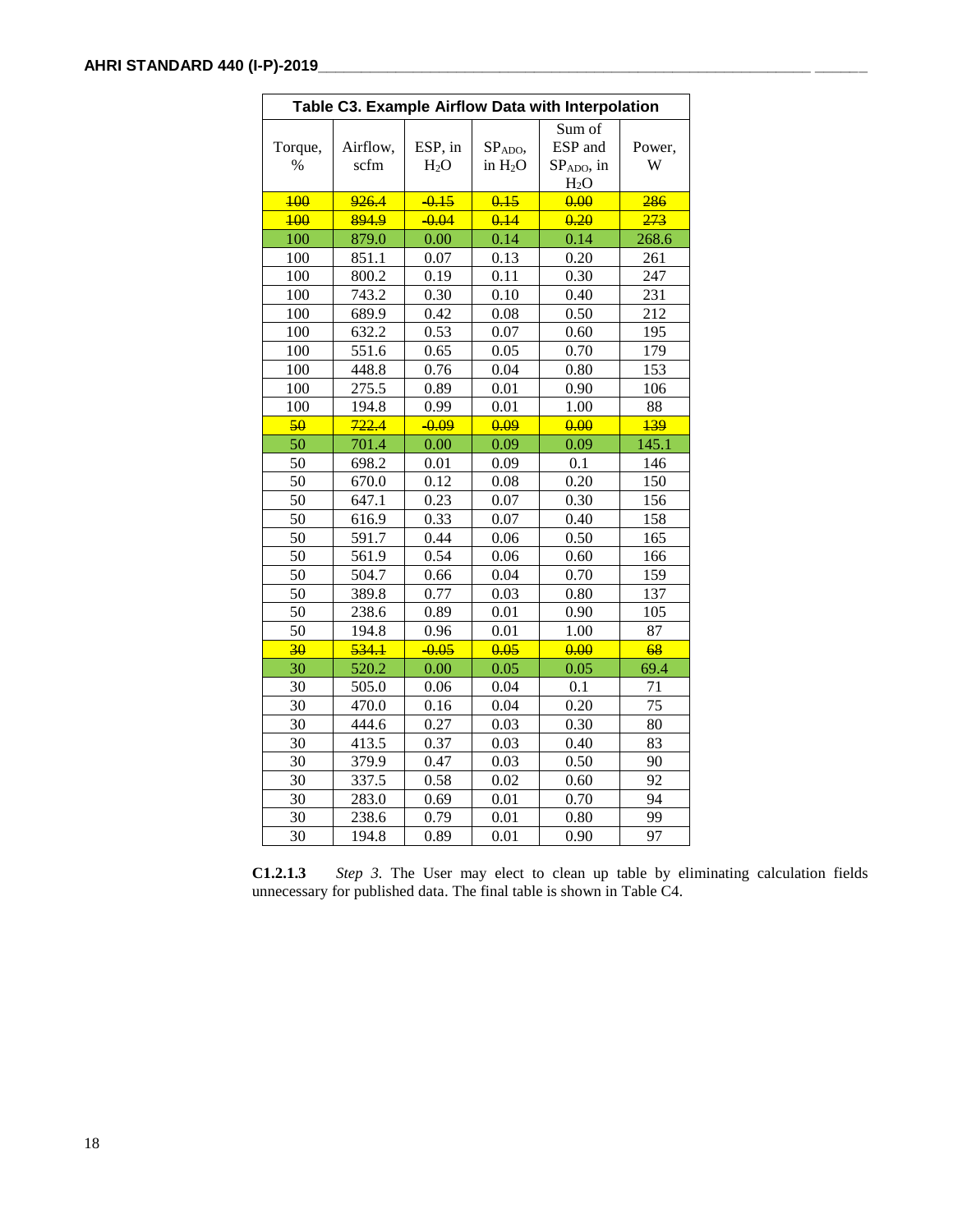| <b>Table C4. Example Final Airflow Data</b> |          |         |        |  |
|---------------------------------------------|----------|---------|--------|--|
| Torque,                                     | Airflow, | ESP, in | Power. |  |
| $\%$                                        | scfm     | $H_2O$  | W      |  |
| 100                                         | 879.0    | 0.00    | 268.6  |  |
| 100                                         | 851.1    | 0.07    | 261    |  |
| 100                                         | 800.2    | 0.19    | 247    |  |
| 100                                         | 743.2    | 0.30    | 231    |  |
| 100                                         | 689.9    | 0.42    | 212    |  |
| 100                                         | 632.2    | 0.53    | 195    |  |
| 100                                         | 551.6    | 0.65    | 179    |  |
| 100                                         | 448.8    | 0.76    | 153    |  |
| 100                                         | 275.5    | 0.89    | 106    |  |
| 100                                         | 194.8    | 0.99    | 88     |  |
| 50                                          | 701.4    | 0.00    | 145.1  |  |
| 50                                          | 698.2    | 0.01    | 146    |  |
| 50                                          | 670.0    | 0.12    | 150    |  |
| 50                                          | 647.1    | 0.23    | 156    |  |
| 50                                          | 616.9    | 0.33    | 158    |  |
| 50                                          | 591.7    | 0.44    | 165    |  |
| 50                                          | 561.9    | 0.54    | 166    |  |
| 50                                          | 504.7    | 0.66    | 159    |  |
| 50                                          | 389.8    | 0.77    | 137    |  |
| 50                                          | 238.6    | 0.89    | 105    |  |
| 50                                          | 194.8    | 0.96    | 87     |  |
| 30                                          | 520.2    | 0.00    | 69.4   |  |
| 30                                          | 505.0    | 0.06    | 71     |  |
| 30                                          | 470.0    | 0.16    | 75     |  |
| 30                                          | 444.6    | 0.27    | 80     |  |
| 30                                          | 413.5    | 0.37    | 83     |  |
| 30                                          | 379.9    | 0.47    | 90     |  |
| 30                                          | 337.5    | 0.58    | 92     |  |
| 30                                          | 283.0    | 0.69    | 94     |  |
| 30                                          | 238.6    | 0.79    | 99     |  |
| 30                                          | 194.8    | 0.89    | 97     |  |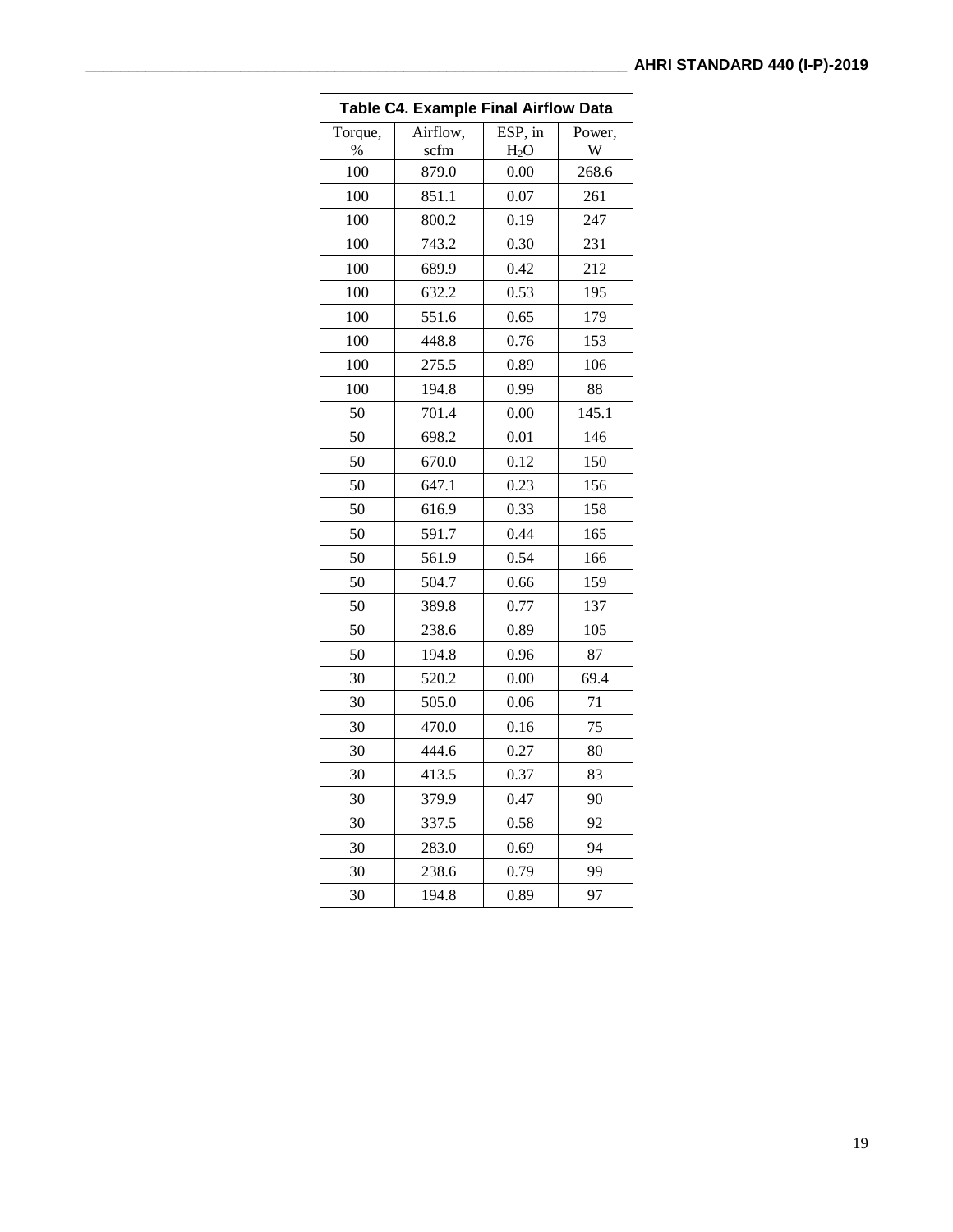# **APPENDIX D. EXAMPLE METHOD OF ADJUSTING CAPACITY FOR NON- UNIFORM AIRFLOW IN A FAN-COIL UNIT USING AHRI STANDARD 410 OUTPUTS – INFORMATIVE**

**D1** This appendix illustrates an example how to adjust AHRI Standard 410 prediction outputs to account for non- uniform airflow across a hydronic coil in an OEM's fan coil cabinet. The example illustrates test data collected per ANSI/ASHRAE Standard 79 on a Base Unit.

**D1.1** *Base Unit Specification & Dimensions.* This example unit was tested with a 3-row, 12 fins-per-inch Coil and a MERV-4 filter. The coil specification & dimensions are shown in Table D1.

| <b>Table D1. Coil Specifications and Dimensions</b> |           |  |
|-----------------------------------------------------|-----------|--|
| Number of Rows                                      | 3         |  |
| Number of circuits                                  | 3         |  |
| Height $(H)$ , in                                   | 15        |  |
| Width $(W)$ , in                                    | 19        |  |
| Fins per inch, FPI                                  | 12        |  |
| Fin Thickness, in                                   | 0.0045    |  |
| <b>Fin Material</b>                                 | Aluminum  |  |
| Fin Type                                            | Sine Wave |  |
| Tube Size, in                                       | 1/2       |  |
| Tube Wall, in                                       | 0.016     |  |

**D1.2** *Fan Coil Inputs and AHRI Standard 410 Outputs.* A fan coil with 800 cfm with a 3 row coil and specifications and inputs shown in Table D1 and Table D2, respectively has AHRI Standard 410 outputs shown in Table D3.

| <b>Table D2. Fan Coil Inputs</b>            |    |
|---------------------------------------------|----|
| Entering Dry-bulb Temperature (EDB), °F     | 80 |
| Entering Wet-bulb Temperature (EWB), °F     | 67 |
| Entering Water Temperature (EWT), °F        | 45 |
| Airflow, cfm                                |    |
| Leaving Water Temperature (LWT), <i>P</i> F | 55 |
| Fluid Type                                  |    |

| Table D3. AHRI Standard 410 Outputs     |        |
|-----------------------------------------|--------|
| Total Capacity (TC), Btu/h              | 22,274 |
| Sensible Capacity (SC), Btu/h           | 17,036 |
| Standard Airflow, scfm                  | 785    |
| Air Pressure Drop (APD), in $H_2O$      | 0.276  |
| Leaving Water Temperature (LWT), °F     | 55     |
| Leaving Dry-bulb Temperature, (LDB), °F | 60.4   |
| Leaving Water Temperature, (LWB), °F    | 58.5   |
| Fluid Flow, gpm                         | 4.44   |
| Water Pressure Drop (WPD), ft $H_2O$    | 3.83   |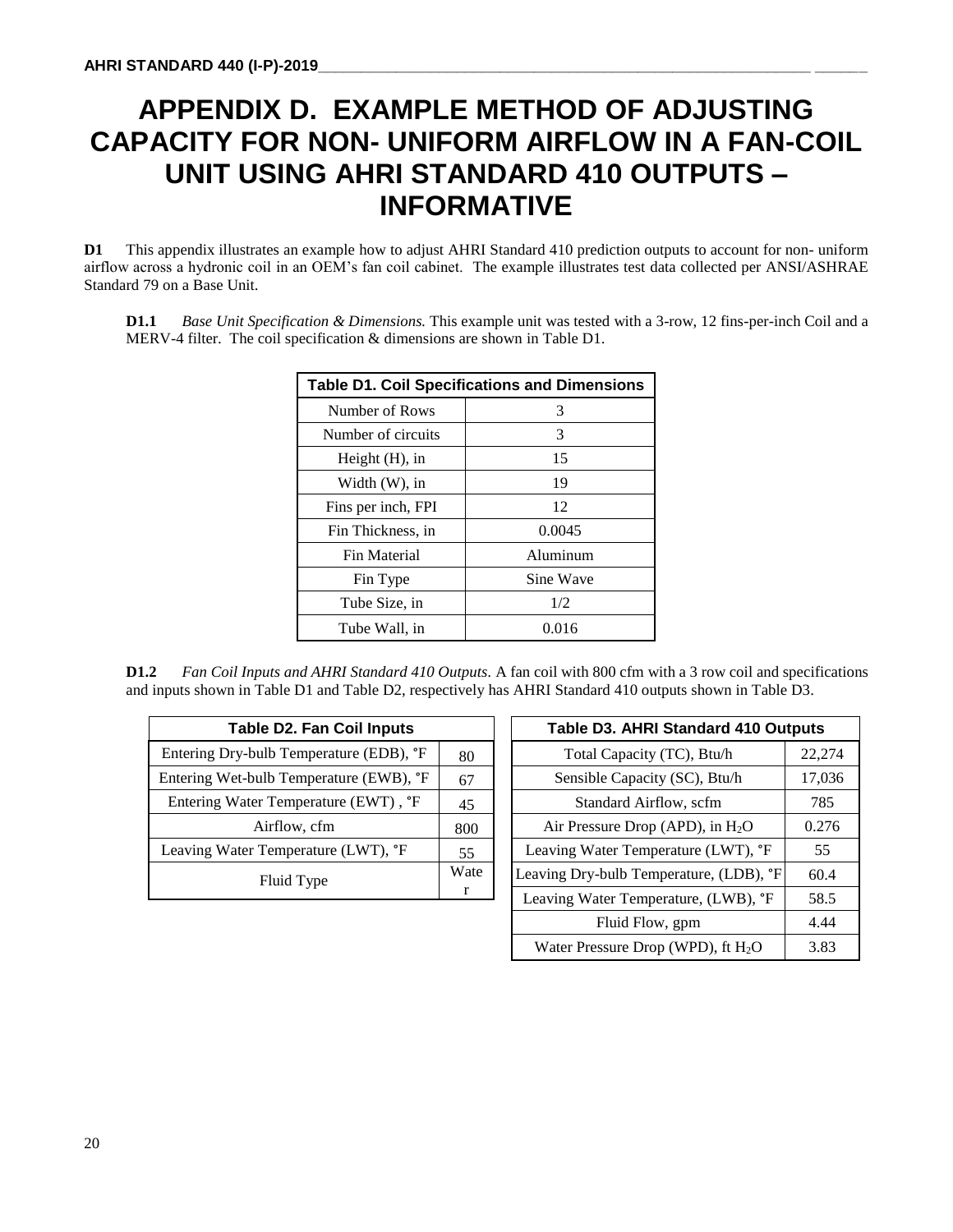**D1.3** ANSI/*ASHRAE Standard 79 Test Outputs.* The tested data using ANSI/ASHRAE Standard 79 Method of Test is 94% of the AHRI Standard 410 predicted output due to the non-uniform airflow across the coil inside the fan coil cabinet, shown in Table D4. AHRI Standard 410 requires an 80% airflow uniformity in the test setup requirements. In some fan coil cabinets the effective area of the coil can be reduced by non-uniform airflow.

| Table D4. ANSI/ASHRAE Standard 79 Test<br><b>Outputs</b> |        |
|----------------------------------------------------------|--------|
| Total Capacity (TC), Btu/h                               | 20,937 |
| Sensible Capacity (SC), Btu/h                            | 16,016 |
| Standard Airflow, scfm                                   | 785    |
| Air Pressure Drop (APD), in $H_2O$                       | 0.34   |
| Leaving Water Temperature (LWT), °F                      | 55     |
| Leaving Dry-bulb (LDB), °F                               | 61     |
| Leaving Wet-bulb (LWB), °F                               | 59     |
| Fluid Flow, gpm                                          | 4.2    |
| Water Pressure Drop (WPD), ft $H_2O$                     | 3.4    |

**D1.4** *Effective Airflow Area Adjustment.* If the effective airflow area adjustment is taken for the coil dimensions, the effective coil dimension is reduced by 1.2 in in width, shown in Table D5.

| <b>Table D5. Adjust Effective Coil Area</b> |           |  |
|---------------------------------------------|-----------|--|
| Number of Rows                              | 3         |  |
| Number of Circuits                          | 3         |  |
| Height $(H)$ , in                           | 15        |  |
| Width $(W)$ , in                            | 17.8      |  |
| Fins per inch, FPI                          | 12        |  |
| Fin Thickness, in                           | 0.0045    |  |
| Fin Material                                | Aluminum  |  |
| Fin Type                                    | Sine Wave |  |
| Tube Size, in                               | 1/2       |  |
| Tube Wall, in                               | 0.016     |  |

**D1.5** *Predicted Output.* The adjusted predicted output of the AHRI Standard 410 is shown in Table D6.

| Table D6. Predicted AHRI Standard 410<br><b>Outputs</b> |        |  |
|---------------------------------------------------------|--------|--|
| Total Capacity (TC), Btu/h                              | 21,281 |  |
| Sensible Capacity (SC), Btu/h                           | 16,587 |  |
| Standard Airflow, scfm                                  | 785    |  |
| Air Pressure Drop (APD), in $H_2O$                      | 0.307  |  |
| Leaving Water Temperature (LWT), °F                     | 55     |  |
| Leaving Dry-bulb (LDB), <i>"F</i>                       | 60.9   |  |
| Leaving Wet-bulb (LWB), °F                              | 58.9   |  |
| Fluid Flow, gpm                                         | 4.23   |  |
| Water Pressure Drop (WPD), ft $H_2O$                    | 3.36   |  |